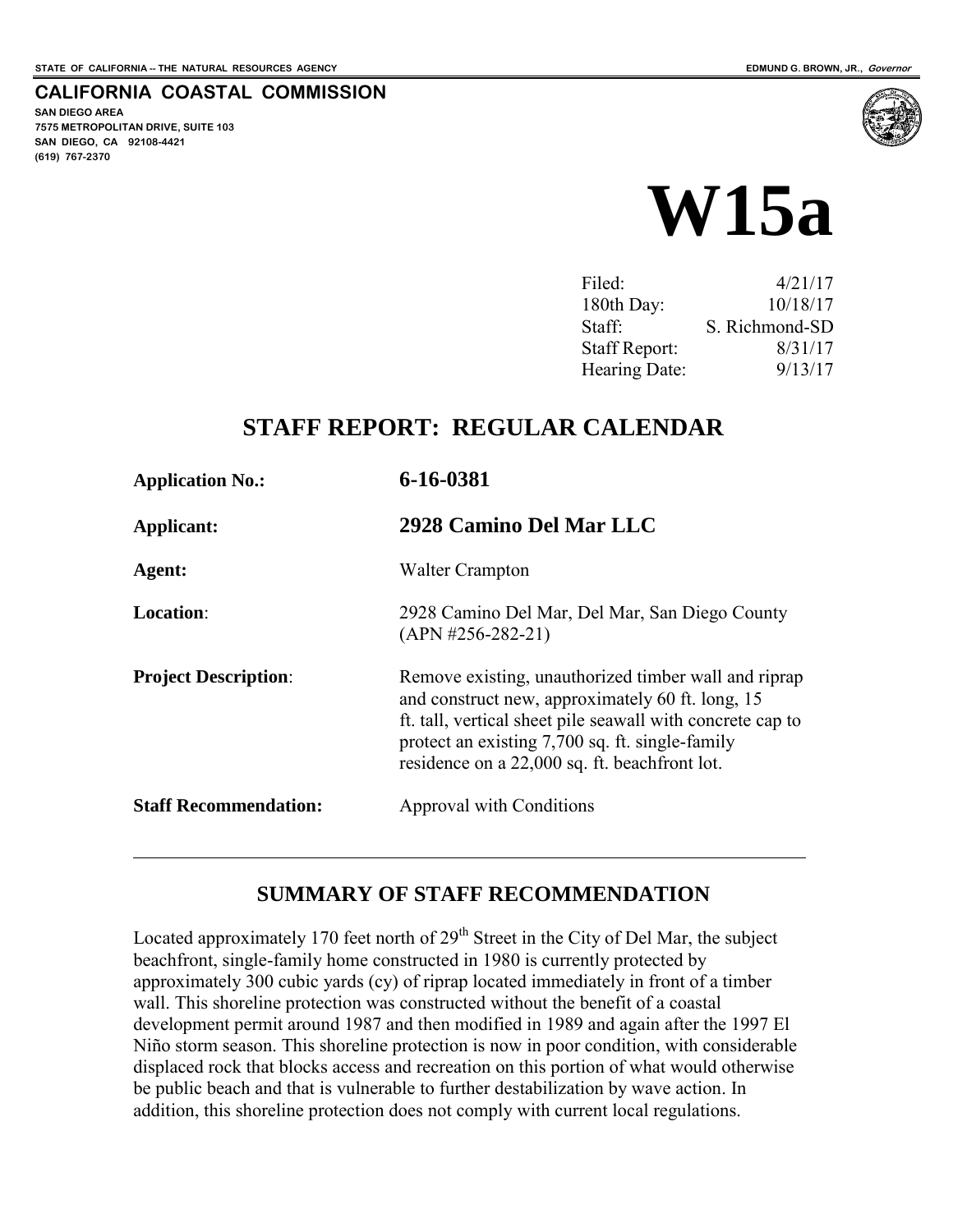The proposed project involves removing approximately 288 cy of riprap in front of the subject property, which would increase the area of beach available for public use, removing the timber wall, and constructing a vertical seawall design consistent with current local regulations and that has been approved by the Commission in several past shoreline protection permits in Del Mar (e.g., CDPs #6-94-122, #6-95-134, and #6-98- 65). Approximately 200 cubic yards of the riprap was installed under an emergency permit (CDP #G-6-15-0048) in advance of the 2016 El Nino storm season, and is conditioned to be removed as a part of this seawall replacement project. Because the existing shoreline protection is located in both the Commission's and the City's jurisdiction, the City requested that the subject application be consolidated so that the Commission could consider the project in its entirety.

In the past, nearly all of the low-lying, beachfront lots between  $17<sup>th</sup>$  Street and the San Dieguito River Mouth in Del Mar had shoreline protection and patio rear yard improvements that encroached onto the public beach. In response, the citizens of Del Mar adopted local regulations (Beach Overlay Zone Ordinance (BOZ)), which required the removal of these private encroachments and created the Shoreline Preservation Area (SPA) line, which coincides with the western property lines of beachfront lots in most locations and marks the boundary between public and private lands. In addition, the BOZ established designs for shoreline protection devices allowed to protect beachfront lots (like the subject property) from wave damage and overtopping as well as private property and public infrastructure east of the beachfront lots that exist at even lower elevations than the beachfront lots, and consequently are at even greater risk of flooding during severe winter storms. The BOZ is included in the City's certified LCP.

Based on this history of shoreline protection and low-lying development, the primary issue in the Commission's review of proposed shoreline protection in Del Mar has been where the shoreline protection is sited. The proposed seawall would be located along the same alignment as the existing seawall and matches the stringline drawn from nearby seawalls. This alignment includes the minimum encroachment onto the public beach necessary (1.26- 1.37 feet within the SPA), and is necessary to help protect neighboring properties and prevent damage caused by edge waves that could occur if there were large offsets in alignment between adjacent walls.

The proposed seawall is estimated to have a 75-year design life. While the proposed seawall would be a similar height as the existing and adjacent seawalls, it is designed so that it could be easily raised, if overtopping becomes unacceptable in the future due to sea level rise. Thus, **Special Condition #4** requires the applicant to monitor the condition of the seawall over time and prohibits future maintenance to increase the footprint or result in any further seaward encroachment of the proposed seawall on the beach.

As required in Section 30235 of the Coastal Act and the City's LCP, the applicant must mitigate for impacts to the local sand supply, public access and recreation related to the construction of the proposed seawall on public beach. Historically, the City Council has approved the construction of identified public access improvements, such as street end seawalls and associated accessways, instead of requiring an in-lieu fee payment. The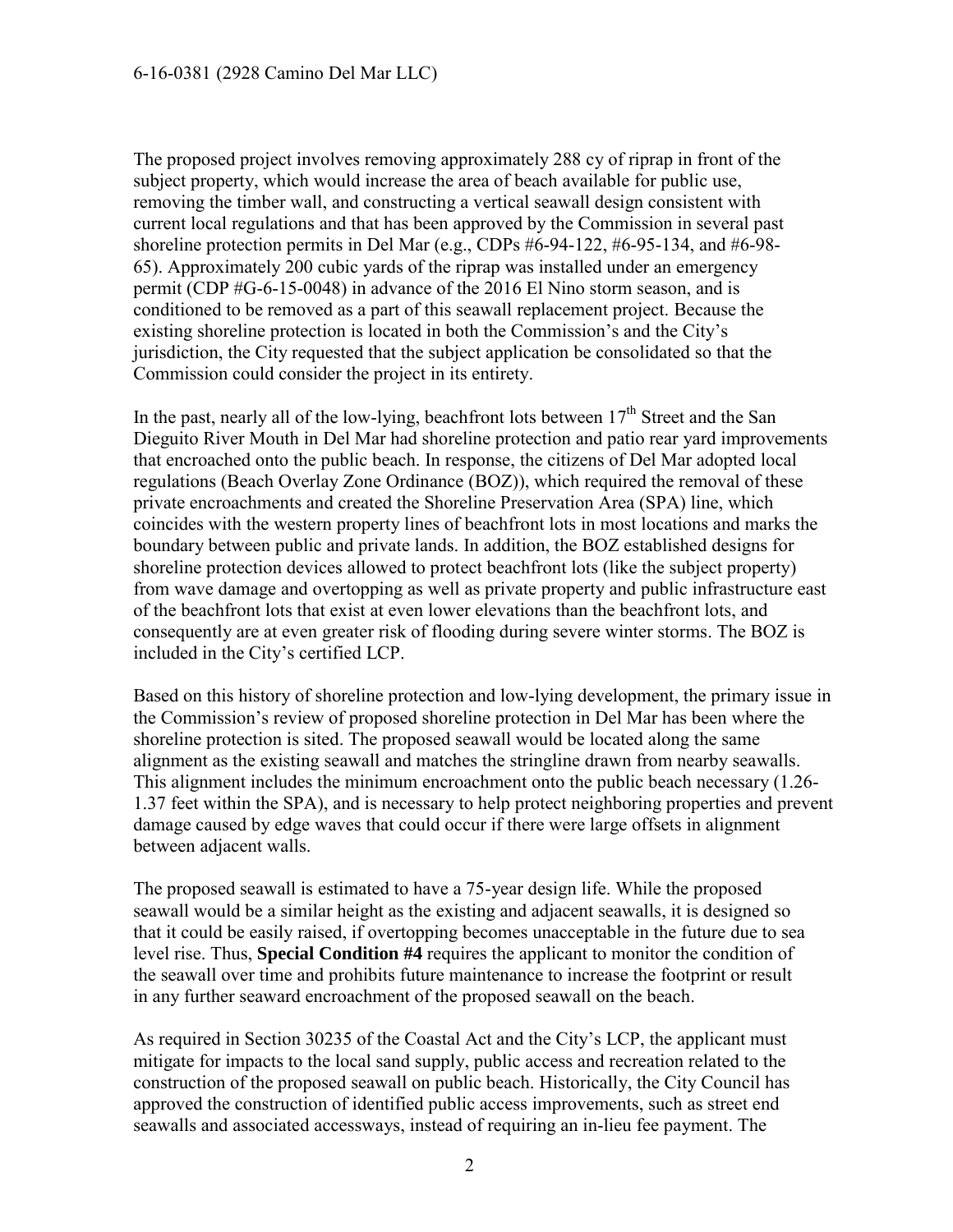closest public beach access is located at  $29<sup>th</sup>$  Street, approximately 170 feet to the south of the subject site. The seawall and accessway at  $29<sup>th</sup>$  Street was constructed in 1983 (CDP #6-83-452), prior to the adoption of the BOZ design criteria, and is badly corroded. Since the City is still in the process of developing design alternatives for public access improvements to the  $29<sup>th</sup>$  Street street end seawall, **Special Condition #5** specifies that the applicant will contribute an amount of \$88,932 to fund the reconstruction of a 10-foot section of the 40-foot long seawall located at this street end. This amount is based on cost estimates for 10-feet of a BOZ-compliant design (\$4,433.33 per linear foot + \$33,000 public access stairway, with 15% design contingency). Implementation of the City's final design for the  $29<sup>th</sup>$  Street seawall will require a separate, future authorization from the Commission.

To minimize impacts during construction, **Special Condition #9** prohibits overnight storage of equipment and materials in public beach or parking areas, and also prohibits work on weekends and during the summer. CDP #6-17-0309-W, approved previously by the Commission, already allows temporary construction access at 29<sup>th</sup> Street in order to minimize impacts to public access and recreation. **Special Condition #10** requires the applicant to submit a final construction schedule and integration plan that describes coordination between this project and the other seawall replacement projects located in the vicinity of  $29<sup>th</sup>$  Street.

Therefore, because the proposed seawall is necessary to protect the home at 2928 Camino Del Mar under existing conditions and can be adapted as sea level rises in the future without expanding the project footprint; minimizes encroachment onto the public beach; includes conditions to mitigate for the portion of the proposed seawall that usurps sandy area that would otherwise be available for recreation; and addresses construction impacts, the subject application can be found consistent with the Chapter 3 policies of the Coastal Act, as well as City's certified LCP, which here is used as guidance.

Commission staff recommends **approval** of coastal development permit application 6-16- 0381 as conditioned.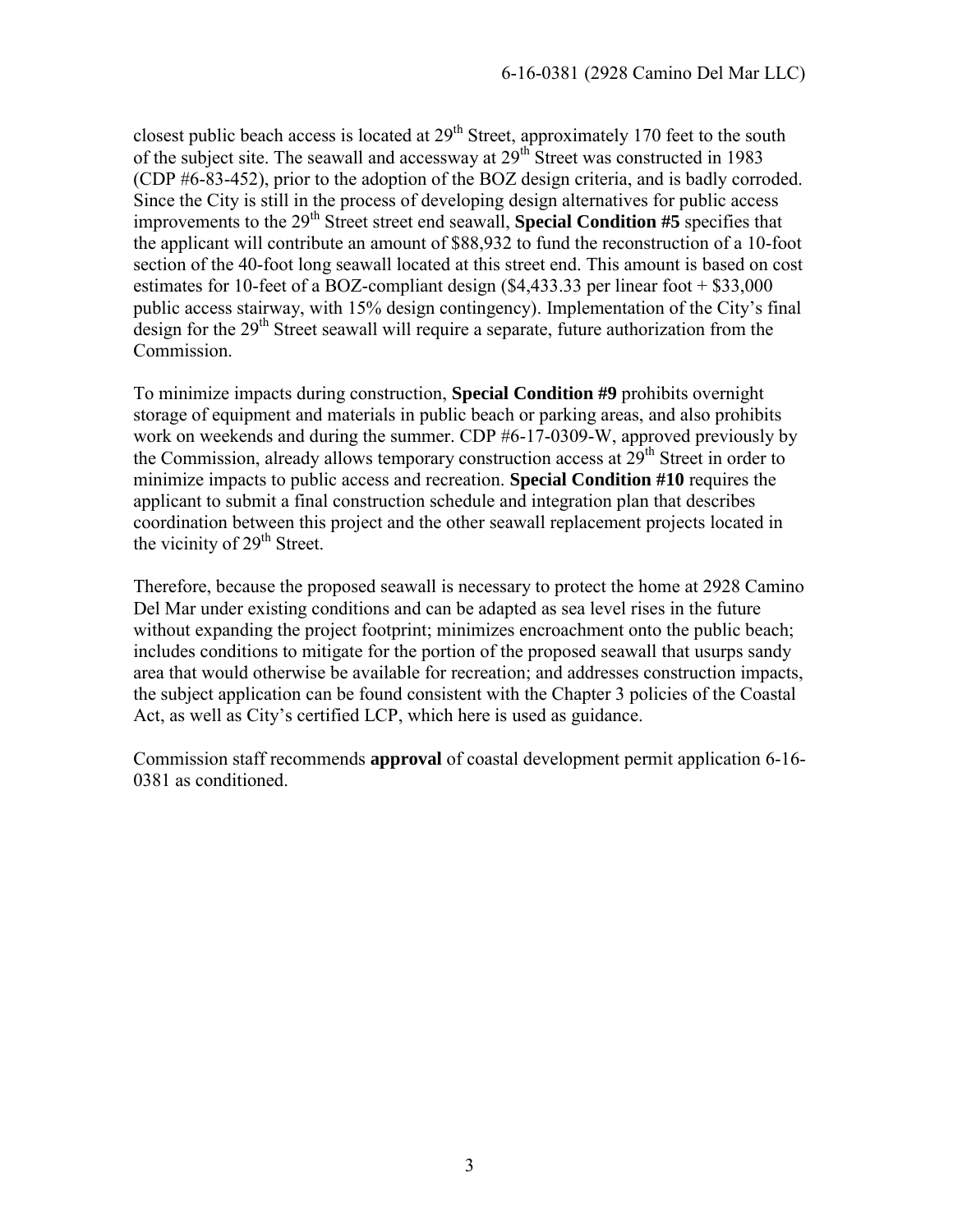# **TABLE OF CONTENTS**

| $A_{1}$   |  |
|-----------|--|
| <b>B.</b> |  |
| C.        |  |
| D.        |  |
| Ε.        |  |
| F.        |  |
| G.        |  |

# **APPENDICES**

Appendix A – [Substantive File Documents](#page-27-0)

# **[EXHIBITS](https://documents.coastal.ca.gov/reports/2017/9/w15a/w15a-9-2017-exhibits.pdf)**

 $Exhibit 1 - Project location$ Exhibit 2 – Aerial photograph Exhibit 3 – Existing conditions Exhibit  $4 - \text{Site perspective}$ Exhibit  $5 -$  Site plan Exhibit  $6 -$  Wall profile Exhibit 7 – Floodplain Overlay Zone Exhibit 8 – SPA line survey Exhibit  $9-29$ <sup>th</sup> St. temporary seawall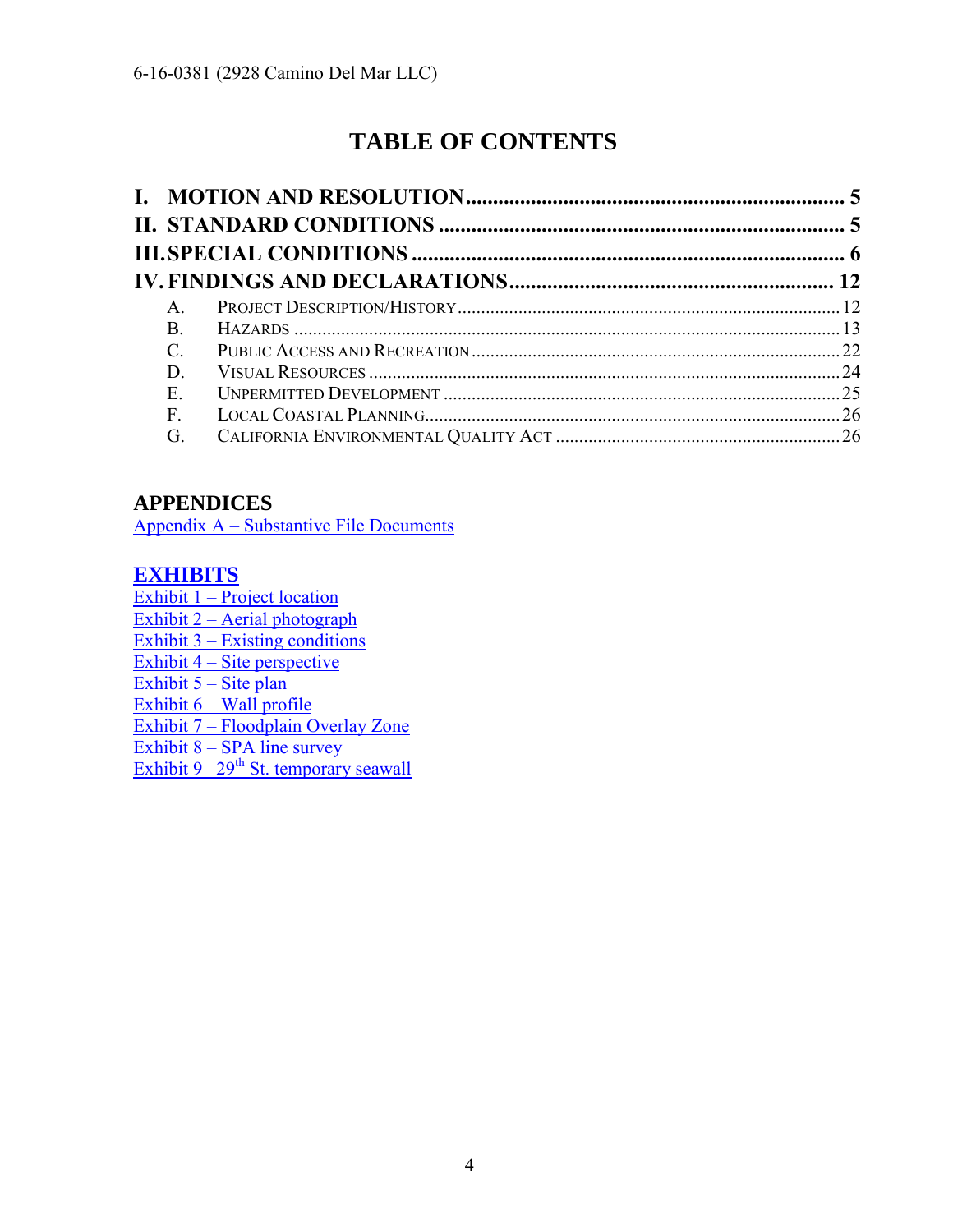# <span id="page-4-0"></span>**I. MOTION AND RESOLUTION**

#### **Motion:**

*I move that the Commission approve Coastal Development Permit Application No. 6-16-0381 subject to the conditions set forth in the staff recommendation.* 

Staff recommends a **YES** vote on the foregoing motion. Passage of this motion will result in conditional approval of the permit and adoption of the following resolution and findings. The motion passes only by affirmative vote of a majority of the Commissioners present.

#### **Resolution:**

*The Commission hereby approves coastal development permit 6-16-0381 and adopts the findings set forth below on grounds that the development as conditioned will be in conformity with the policies of Chapter 3 of the Coastal Act and will not prejudice the ability of the local government having jurisdiction over the area to prepare a Local Coastal Program conforming to the provisions of Chapter 3. Approval of the permit complies with the California Environmental Quality Act because either 1) feasible mitigation measures and/or alternatives have been incorporated to substantially lessen any significant adverse effects of the development on the environment, or 2) there are no further feasible mitigation measures or alternatives that would substantially lessen any significant adverse impacts of the development on the environment.* 

# <span id="page-4-1"></span>**II. STANDARD CONDITIONS**

This permit is granted subject to the following standard conditions:

- 1. **Notice of Receipt and Acknowledgment**. The permit is not valid and development shall not commence until a copy of the permit, signed by the permittee or authorized agent, acknowledging receipt of the permit and acceptance of the terms and conditions, is returned to the Commission office.
- 2. **Expiration.** If development has not commenced, the permit will expire two years from the date on which the Commission voted on the application. Development shall be pursued in a diligent manner and completed in a reasonable period of time. Application for extension of the permit must be made prior to the expiration date.
- 3. **Interpretation.** Any questions of intent of interpretation of any condition will be resolved by the Executive Director or the Commission.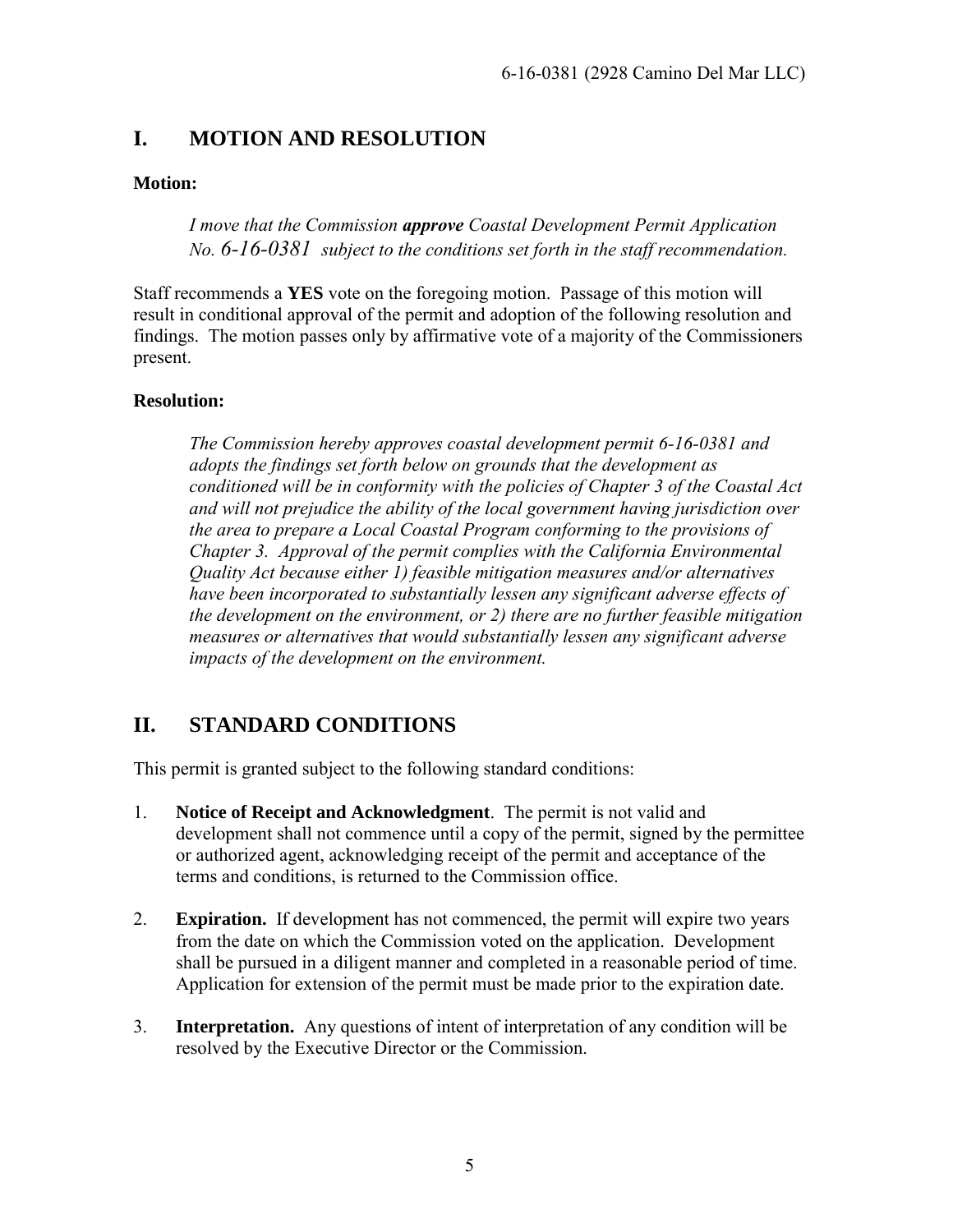- 4. **Assignment.** The permit may be assigned to any qualified person, provided assignee files with the Commission an affidavit accepting all terms and conditions of the permit.
- 5. **Terms and Conditions Run with the Land.** These terms and conditions shall be perpetual, and it is the intention of the Commission and the permittee to bind all future owners and possessors of the subject property to the terms and conditions.

# <span id="page-5-0"></span>**III. SPECIAL CONDITIONS**

This permit is granted subject to the following special conditions:

#### **1. Final Plans.**

- (a) **PRIOR TO ISSUANCE OF THE COASTAL DEVELOPMENT PERMIT**, the applicant shall submit, for the review and written approval of the Executive Director, one full-size set of the Shoreline Protection Device Plan that conforms with the plans submitted to the Commission prepared by TerraCosta Consulting Group, Inc., titled Plans for the Construction of: 2928 Camino Del Mar, Del Mar Shoreline Protection Device dated April 19, 2016.
- (b) The permittee shall undertake development in conformance with the approved final plans unless the Commission amends this permit or the Executive Director provides a written determination that no amendment is legally required for any proposed minor deviations.
- **2. Shoreline Structure Authorization**. This CDP authorizes the shoreline structure pursuant to the following terms:
	- (a) **Termination**. The authorization for the shoreline structure terminates when the currently existing structure located at 2928 Camino Del Mar (1) is redeveloped as defined in subsection  $a(ii)$  below; (2) is no longer present; or (3) no longer requires shoreline armoring, whichever occurs first. Prior to the anticipated termination of the authorization and/or in conjunction with redevelopment of the property, the permittees shall apply for a new CDP or amendment to this CDP, to remove the shoreline armoring or to modify the terms of its authorization, including with respect to any necessary mitigation.
	- (b) **Redevelopment Definition.** Development that meets the criteria below shall be considered redevelopment:

A. Development that consists of alterations including (1) additions to an existing structure, (2) exterior and/or interior renovations, and/or (3) demolition or replacement of an existing home or other principal structure, or portions thereof, which results in: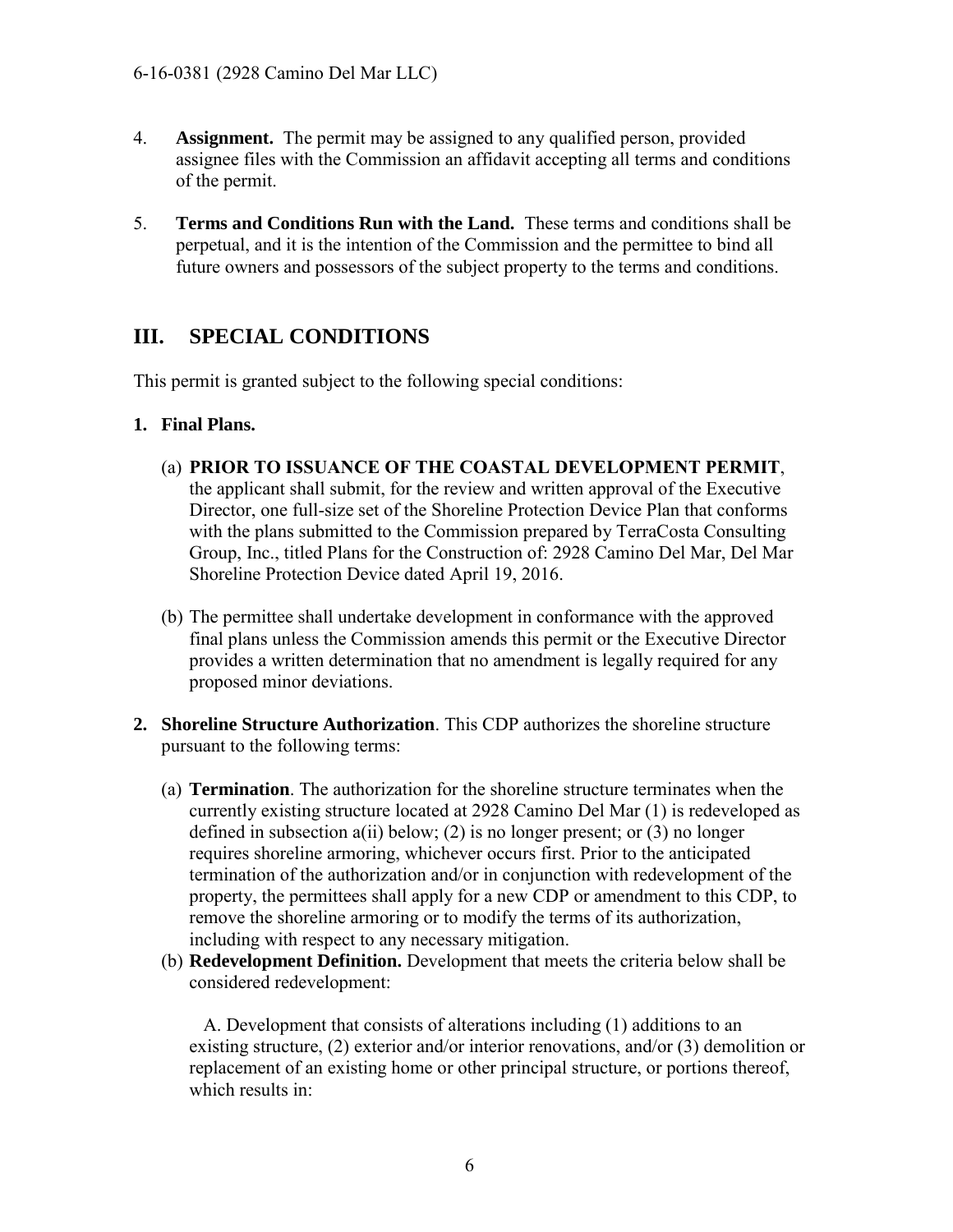(1) Alteration (including demolition, renovation or replacement) of 50% or more of major structural components including exterior walls, floor, roof structure or foundation, or a 50% increase in gross floor area. Alterations are not additive between individual major structural components; however, changes to individual major structural components are cumulative over time from the date of this CDP authorization.

(2) Alteration (including demolition, renovation or replacement) of less than 50% of a major structural component where the proposed alteration would result in cumulative alterations exceeding 50% or more of a major structural component, taking into consideration previous alterations approved on or after the date of this CDP authorization; or an alteration that constitutes less than 50% increase in floor area where the proposed alteration would result in a cumulative addition of greater than 50% of the floor area, taking into consideration previous additions approved on or after the date of this CDP authorization.

For the purposes of this definition:

An exterior wall is considered to be altered 50% or more when any of the following occur either above or below grade:

(a) Exterior cladding and/or framing systems are altered in a manner that requires removal and/or replacement of 50% or more of the elements of those cladding and framing systems, normally considered as linear length of wall.

(b) Reinforcement is needed for any remaining portions of the wall to provide structural support in excess of 50% of existing support elements (e.g. addition of 50% or more of beams, shear walls, or studs whether alone or alongside the existing/retained elements).

(c) A previously exterior wall becomes an interior wall as a result of the development.

(d) On multi-story structures, the extent of alteration to the linear area of the exterior walls on each story shall be determined to determine whether 50% or more of the total exterior walls have been altered.

A floor or roof structure is considered to be altered 50% or more when any of the following occur:

(a) The roof or floor framing is altered in a manner that requires removal and/or replacement of structural elements (e.g. trusses, joists, rafters) supporting 50% or more of the square footage of the roof or floor. (b) The roof or floor structural framing system requires additional reinforcement to any remaining portions of the roof or floor system to provide structural support (e.g. addition of 50% or more of beams, joists, and/or rafters, etc., whether alone or alongside existing/retained system elements).

A foundation is considered to be altered 50% or more when any removal, replacement or reinforcement is done on any of the following:

(a) 50% or more of the horizontal surface area of a slab foundation.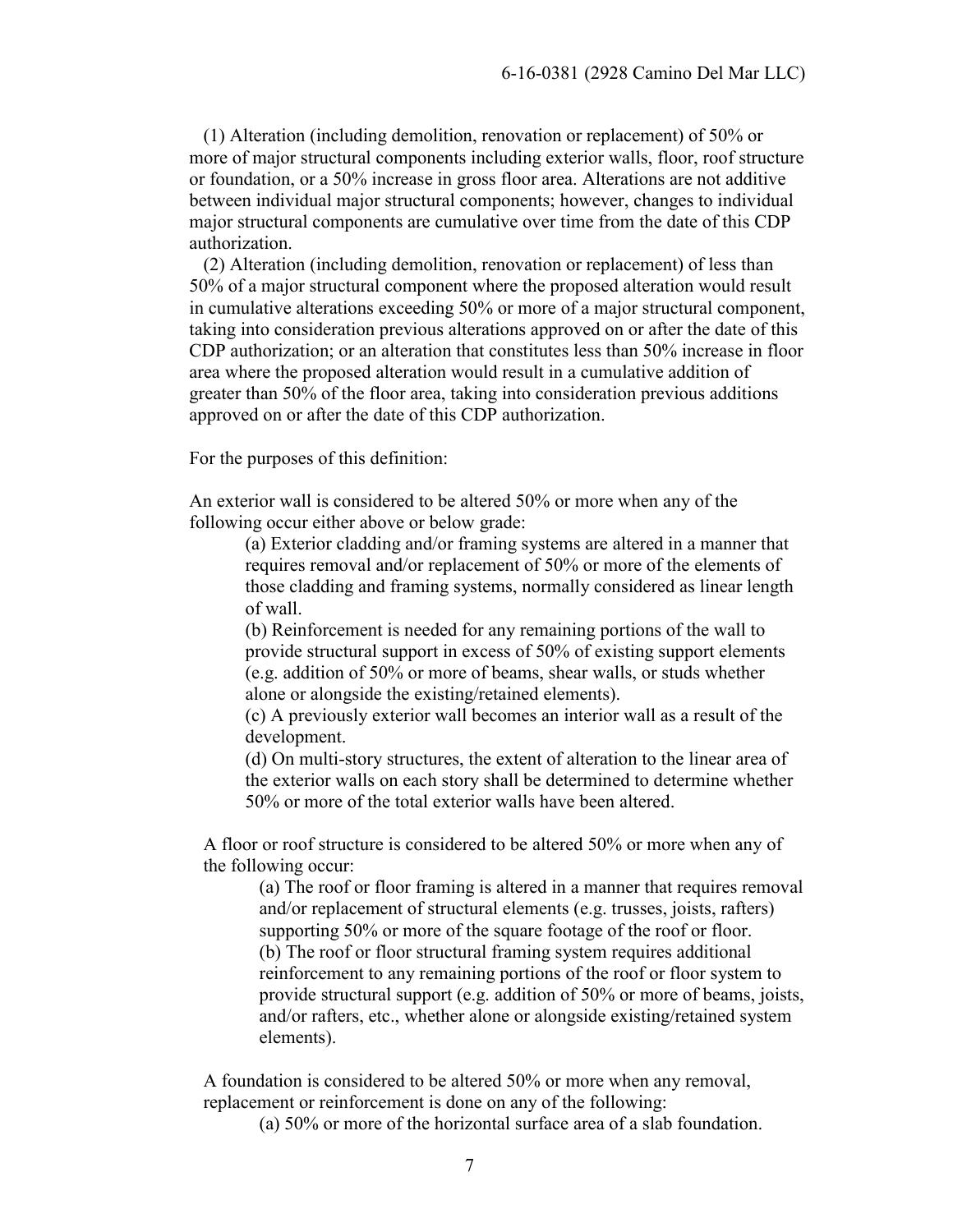(b) 50% or more of the floor area of a structure supported by a pier/post and/or caisson/grade beam foundation.

(c) 50% or more of a perimeter foundation.

(d) 50% or more of other foundation types (e.g. piers), or the total alteration where a structure has multiple foundation types.

Major structural component alterations generally do not include changes to roof coverings; replacement of glass or doors in existing window or door openings; replacement of window or door framing when the size and location of the window/door remains unchanged; repair of roofs or foundations without any change to structural supporting elements; changes to exterior siding; repair, maintenance, and replacement of chimneys; and interior changes to nonstructural interior walls and sheetrock, insulation, fixtures, and mechanical, electrical and plumbing elements, except when such interior changes meet the threshold for redevelopment as defined by the market valuation criteria.

B. **Provision of Information.** The Applicant will submit information regarding the development sufficient to establish the presence or absence of the factors listed in A above.

**3. No Future Seaward Encroachment.** By acceptance of this Permit, the applicant agrees, on behalf of itself (or himself or herself, as applicable) and all successors and assigns, that no future repair or maintenance, enhancement, reinforcement, or any other activity affecting the shoreline structure approved pursuant to Coastal Development Permit No. 6-16-0381, as described and depicted on approved, as-built plans, shall result in any encroachment seaward of the authorized footprint of the shoreline structure.

#### **4. Monitoring Plan**.

.

- (a) **PRIOR TO ISSUANCE OF THE COASTAL DEVELOPMENT PERMIT**, the applicant shall submit a monitoring plan, prepared by a licensed geologist, or civil or geotechnical engineer, for the review and written approval of the Executive Director. The plan shall be sufficient to assess the condition and performance of the seawall and shall include at a minimum:
	- i. A description of the approved shoreline protection device;
	- ii. A discussion of the goals and objectives of the plan;
	- iii. Provisions for submission of "as-built" plans, showing the permitted structure in relation to the existing topography within 30 days after completion of construction;
	- iv. Provisions for inspection of the condition of the shoreline protection device by a licensed geologist, or civil or geotechnical engineer, including but not limited to the scope of such inspections (visual survey of foundation, concrete spalling, rust stains, clogged drains, etc.) and a sufficient number of location(s) to take photos so that the seawall condition can be documented over time.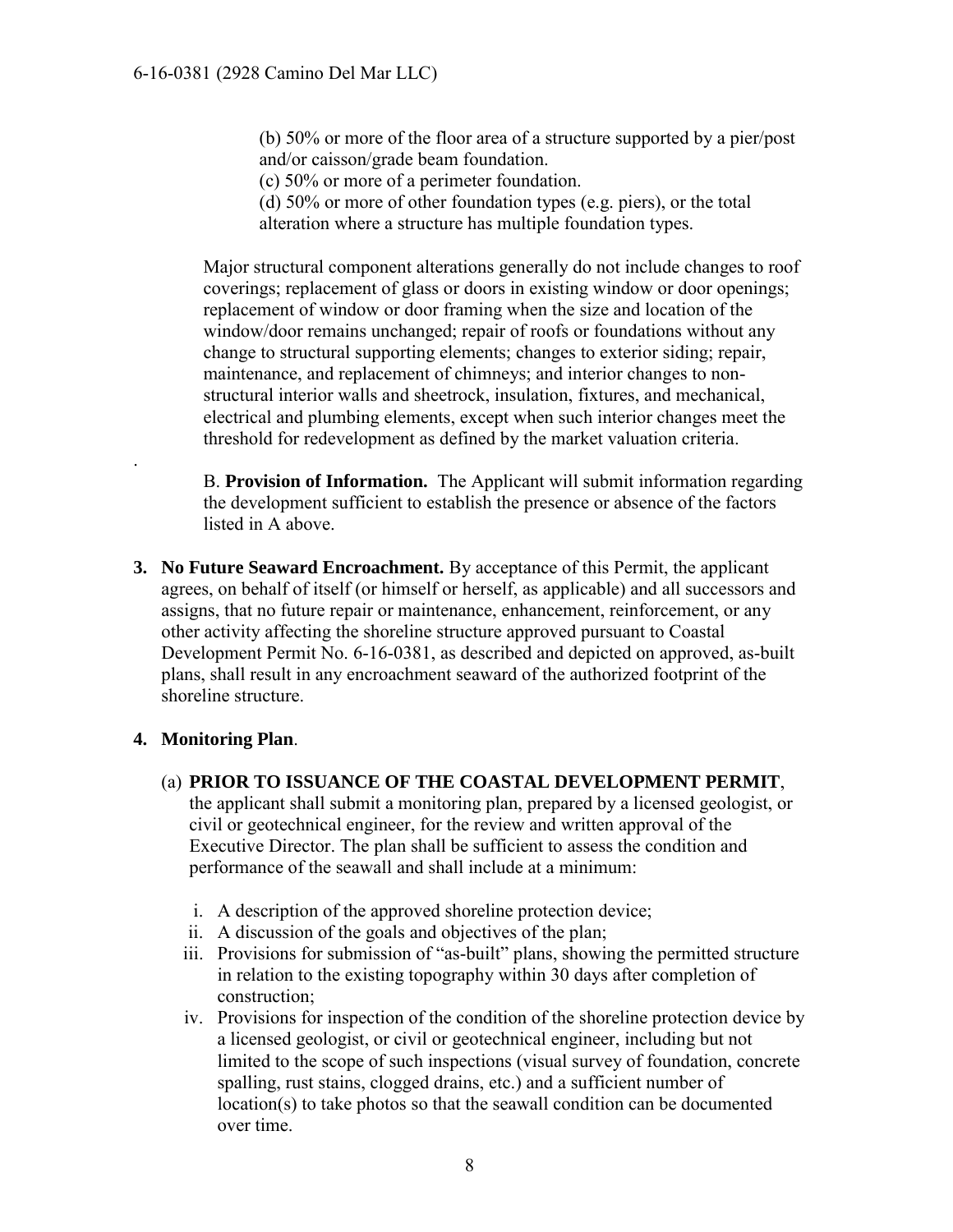- (b) **Monitoring Requirement**. By May 1 of each year (beginning the first year after construction of the project is completed) for a period of three years and then, each third year following the last annual report, for the life of the approved seawall, the applicant shall submit a monitoring report that has been prepared by a licensed geologist, or civil or geotechnical engineer. Additionally, reports shall be submitted in the spring immediately following either an "El Nino" storm event (comparable to or greater than a 20-year storm), or an earthquake of magnitude 5.5 or greater with an epicenter in San Diego County. Thus, reports may be required to be submitted more frequently depending on the occurrence of the above events in a given year. Each monitoring report shall contain at least the following:
	- i. An evaluation of the condition and performance of the approved shoreline protection device, including an assessment of whether any weathering or damage has occurred that could adversely impact future performance of the device, the overall stability of the wall, and the impact of the wall on the adjoining seawalls to either side of the wall;
	- ii. An assessment of the color and texture of the seawall comparing the appearance of the structure to the adjoining walls;
	- iii. An analysis of trends such as sea level and erosion in conformance with the approved monitoring plan; and
	- iv. Recommendations for repair, maintenance, modifications or other work to the device.

If a monitoring report contains recommendations for repair, maintenance or other work, the applicant shall contact the Coastal Commission District Office within 90 days of submission of the report to determine whether such work requires a coastal development permit.

- **5. Mitigation Fee.** By acceptance of this permit, the applicant agrees to comply with and implement all of the conditions, recommendations, and project features included in the City of Del Mar's Resolution 2017-19 adopted April 3, 2017, including the public improvement agreement to contribute to the cost of a new 29<sup>th</sup> Street street end seawall in an amount of \$88,932.
- **6. Assumption of Risk, Waiver of Liability and Indemnity Agreement.** By acceptance of this permit, the applicants acknowledge and agree (i) that the site may be subject to coastal hazards, including but not limited to episodic and long-term shoreline retreat and coastal erosion, high seas, ocean waves, storms, tsunami, tidal scour, coastal flooding, and their interaction; (ii) to assume the risks to the applicants and the property that is the subject of this permit of injury and damage from such hazards in connection with this permitted development; (iii) to unconditionally waive any claim of damage or liability against the Commission, its officers, agents, and employees for injury or damage from such hazards; and (iv) to indemnify and hold harmless the Commission, its officers, agents, and employees with respect to the Commission's approval of the project against any and all liability, claims, demands,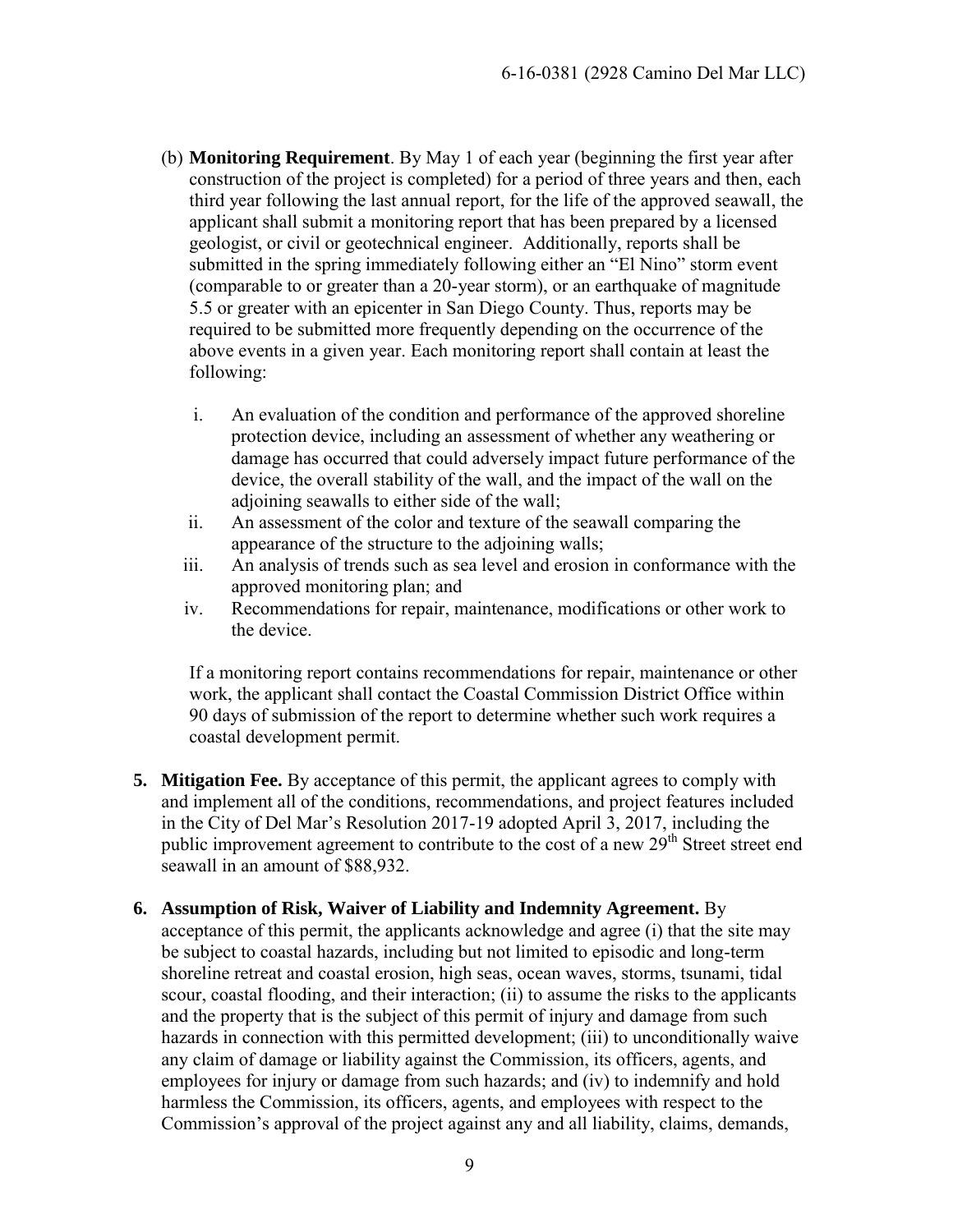damages, costs (including costs and fees incurred in defense of such claims), expenses, and amounts paid in settlement arising from any injury or damage due to such hazards.

#### **7. Deed Restriction. PRIOR TO ISSUANCE OF THE COASTAL**

**DEVELOPMENT PERMIT**, the applicants shall submit to the Executive Director for review and approval, documentation demonstrating that the landowner has executed and recorded a deed restriction, in a form and content acceptable to the Executive Director: (1) indicating that, pursuant to this permit, the California Coastal Commission has authorized development on the subject property, subject to terms and conditions that restrict the use and enjoyment of that property (hereinafter referred to as the "Standard and Special Conditions"); and (2) imposing all Standard and Special Conditions of this permit as covenants, conditions and restrictions on the use and enjoyment of the Property. The deed restriction shall include a legal description of the applicants' entire parcel. The deed restriction shall also indicate that, in the event of an extinguishment or termination of the deed restriction for any reason, the terms and conditions of this permit shall continue to restrict the use and enjoyment of the subject property so long as either this permit or the development it authorizes, or any part, modification, or amendment thereof, remains in existence on or with respect to the subject property.

**8. Disposal of Riprap. PRIOR TO THE ISSUANCE OF THE COASTAL DEVELOPMENT PERMIT**, the applicant shall identify the location for the export of the riprap. If the site is located within the coastal zone, a separate coastal development permit or permit amendment shall first be obtained from the California Coastal Commission.

#### **9. Storage and Staging Areas/Access Corridors.**

- (a) **PRIOR TO THE ISSUANCE OF THE COASTAL DEVELOPMENT PERMIT**, the applicant shall submit to the Executive Director for review and written approval, final plans indicating the location of access corridors to the construction site and staging areas. The final plans shall indicate that:
	- i. No overnight storage of equipment or materials shall occur on sandy beach or public parking spaces. During the construction stages of the project, the permittee shall not store any construction materials or waste where it will be or could potentially be subject to wave erosion and dispersion. In addition, no machinery shall be placed, stored or otherwise located in the intertidal zone at any time, except for the minimum necessary to construct the seawall. Construction equipment shall not be washed on the beach.
	- ii. Access corridors shall be located in a manner that has the least impact on public access to and along the shoreline.
	- iii. If and when during construction activities, the beach width narrows to 50 feet or less, construction activities shall cease until the work zone can be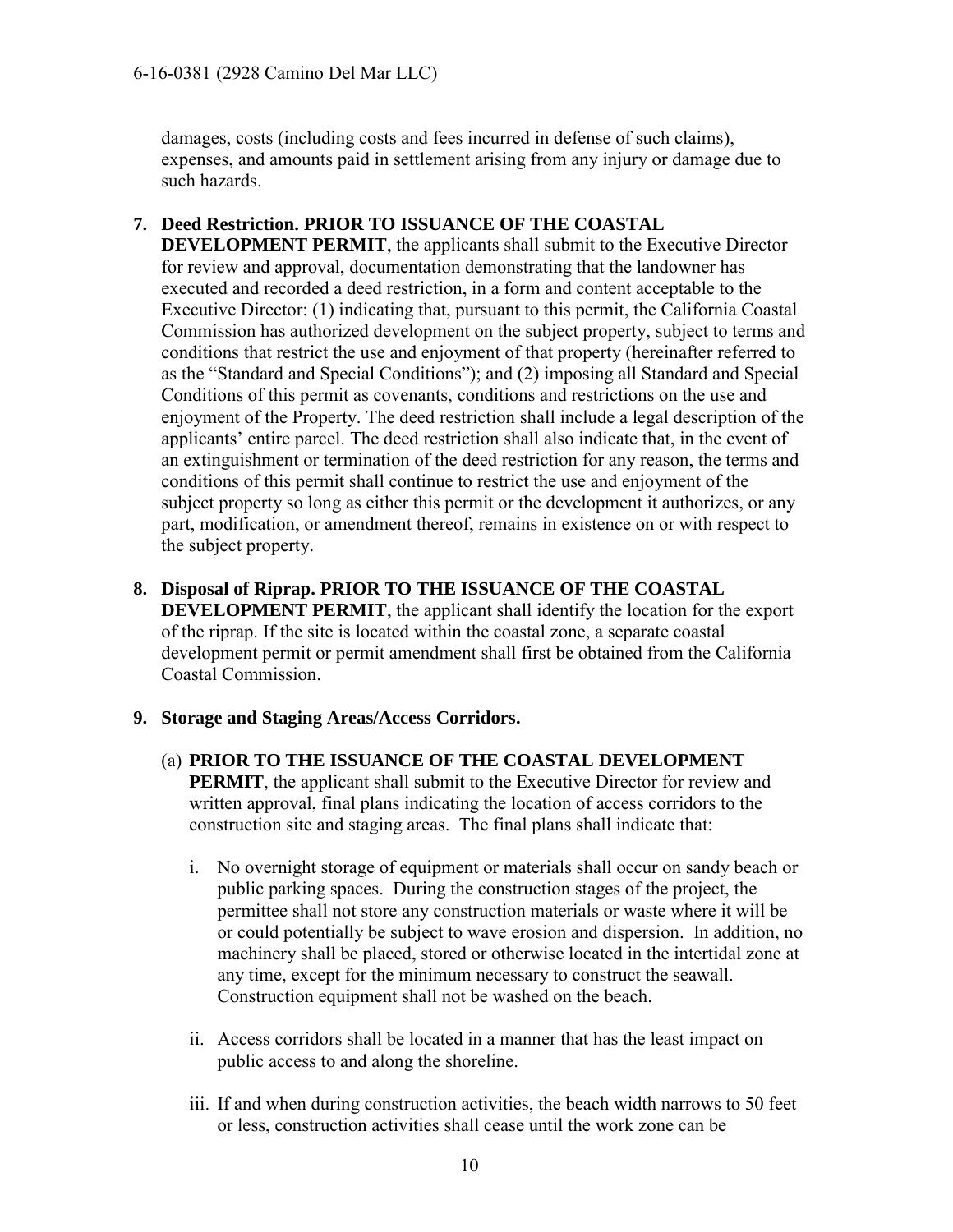downsized to a width of 30 feet. During such times, construction activities would temporarily stop as necessary to allow for safe passage by passers-by. If and when the beach expands to 50 feet or more, the work zone may be widened to the previous area, as long as beach users may traverse the area safely.

- iv. If and when during construction activities, the beach width narrows to 30 feet, construction activities shall cease. Activities may resume when the beach widens to at least 30 feet.
- v. No work shall occur on the beach on weekends, holidays or between Memorial Day weekend and Labor Day of any year.
- vi. Signage shall be installed directing pedestrians at the beach around the work zone.
- (b) The applicant shall submit evidence that the approved plans/notes have been incorporated into construction bid documents. The staging site shall be removed and/or restored immediately following completion of the development.
- (c) The permittee shall undertake development in conformance with the approved final plans unless the Commission amends this permit or the Executive Director provides a written determination that no amendment is legally required for any proposed minor deviations.
- **10. Final Construction Schedule and Integration Plan. PRIOR TO ISSUANCE OF THE COASTAL DEVELOPMENT PERMIT**, the applicant shall submit, for the review and written approval of the Executive Director, a Final Construction Schedule and Integration Plan. The plan shall include, at a minimum, the following components:
	- (a) A construction schedule for all aspects of the project, and
	- (b) A timeline that describes how this project will be coordinated and sequenced with the other projects near 29th Street, including the construction of a new seawall fronting 2828 and 2820 Ocean Front (SSP16-001), construction of a temporary seawall along the southern 20-feet of the 29th Street street end (CDP #6-17-0309- W), and implementation of the final seawall design for the 29th Street street end.
	- (c) The applicant shall undertake development in accordance with the approved final plans unless the Commission amends this permit or the Executive Director determines that no amendment is legally required for any proposed minor deviations.
- **11. Condition Compliance.** WITHIN 90 DAYS OF COMMISSION ACTION ON THIS CDP APPLICATION, or within such additional time as the Executive Director may grant for good cause, the applicant shall satisfy all requirements specified in the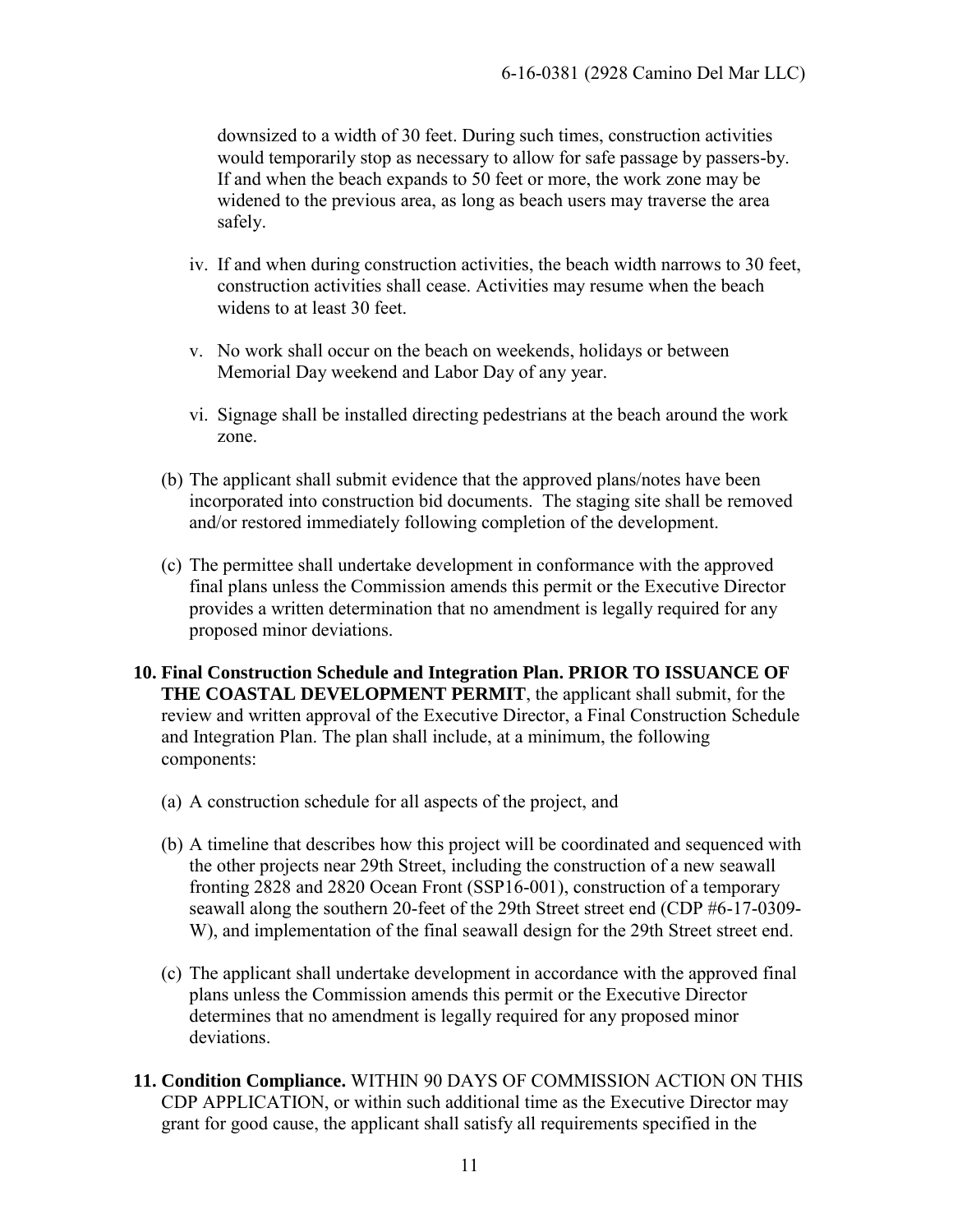conditions hereto that the applicant is required to satisfy prior to issuance of this permit. Failure to comply with this requirement may result in the institution of enforcement action under the provisions of Chapter 9 of the Coastal Act.

# <span id="page-11-0"></span>**IV. FINDINGS AND DECLARATIONS**

# <span id="page-11-1"></span>**A. PROJECT DESCRIPTION/HISTORY**

The applicant is proposing removal of an existing, unauthorized timber wall and approximately 300 cubic yards of rock revetment (riprap) on its seaward side, and construction of a new 60-ft. long sheet pile seawall with a concrete cap on the western property line of a beachfront lot containing an existing 7,700 sq. ft. single-family residence on a 22,000 sq. ft. beachfront lot at 2928 Camino Del Mar in the City of Del Mar [\(Exhibits #1 and 2\)](https://documents.coastal.ca.gov/reports/2017/9/w15a/w15a-9-2017-exhibits.pdf). The existing timber wall is in poor condition, with considerable displaced rock located on the sandy beach resulting in a relatively unstable mass of rocks at risk of further destabilization by wave action, and that currently blocks access and recreation on this portion of public beach [\(Exhibit #3\)](https://documents.coastal.ca.gov/reports/2017/9/w15a/w15a-9-2017-exhibits.pdf).

Furthermore, the existing riprap does not comply with the Beach Overlay Zone Ordinance (BOZ) adopted by the voters of Del Mar in 1988, and later incorporated into the City's certified Local Coastal Program (LCP), described in more detail in Section B. The new seawall would be consistent with the BOZ and located along the same alignment as the existing timber wall and the adjacent seawall to the north fronting a single-family home and the adjacent wall to the south fronting a vacant lot. As a result of this alignment, the proposed seawall would encroach 1.37 feet and 1.26 feet onto the public beach (within the Shoreline Preservation Area (SPA)) on the north and south sides of the wall, respectively (Exhibit  $#4$ ). The new seawall would be a similar height as the existing timber wall as well as the adjacent seawall to the south, with a top-of-wall elevation of +14.87 feet NGVD (National Geodetic Vertical Datum) [\(Exhibit #5\)](https://documents.coastal.ca.gov/reports/2017/9/w15a/w15a-9-2017-exhibits.pdf).

The proposed seawall would be comparable in structural capacity and appearance to some of the more recently constructed seawalls south of  $29<sup>th</sup>$  Street [\(Exhibit #6\)](https://documents.coastal.ca.gov/reports/2017/9/w15a/w15a-9-2017-exhibits.pdf). The sheet pile would extend down to -24.0 feet NGVD, while the cap would extend down to +4.0 feet NGVD and incorporate a wave deflector. For reference, the existing beach face is currently approximately +8.0 feet NGVD. In addition, the new seawall would include returns, running perpendicular to the wall face, 11 ft. and 5 in.-long at the north end and 10-ft. long at the south end of the wall. The northern return and adjacent 10-ft. of the wall would be constructed with 36-in. diameter secant piles reinforced with steel I-beams to avoid vibration-induced damage to the adjacent property to the north. The proposed wall would also include an engineered cut-out for beach access from the property. While the proposed seawall has been designed to not require any riprap, approximately 12 cubic yards of rock, mostly under the sand, would be needed to remain at the transition to the adjacent northerly sheet pile wall to provide stability to the northern wall.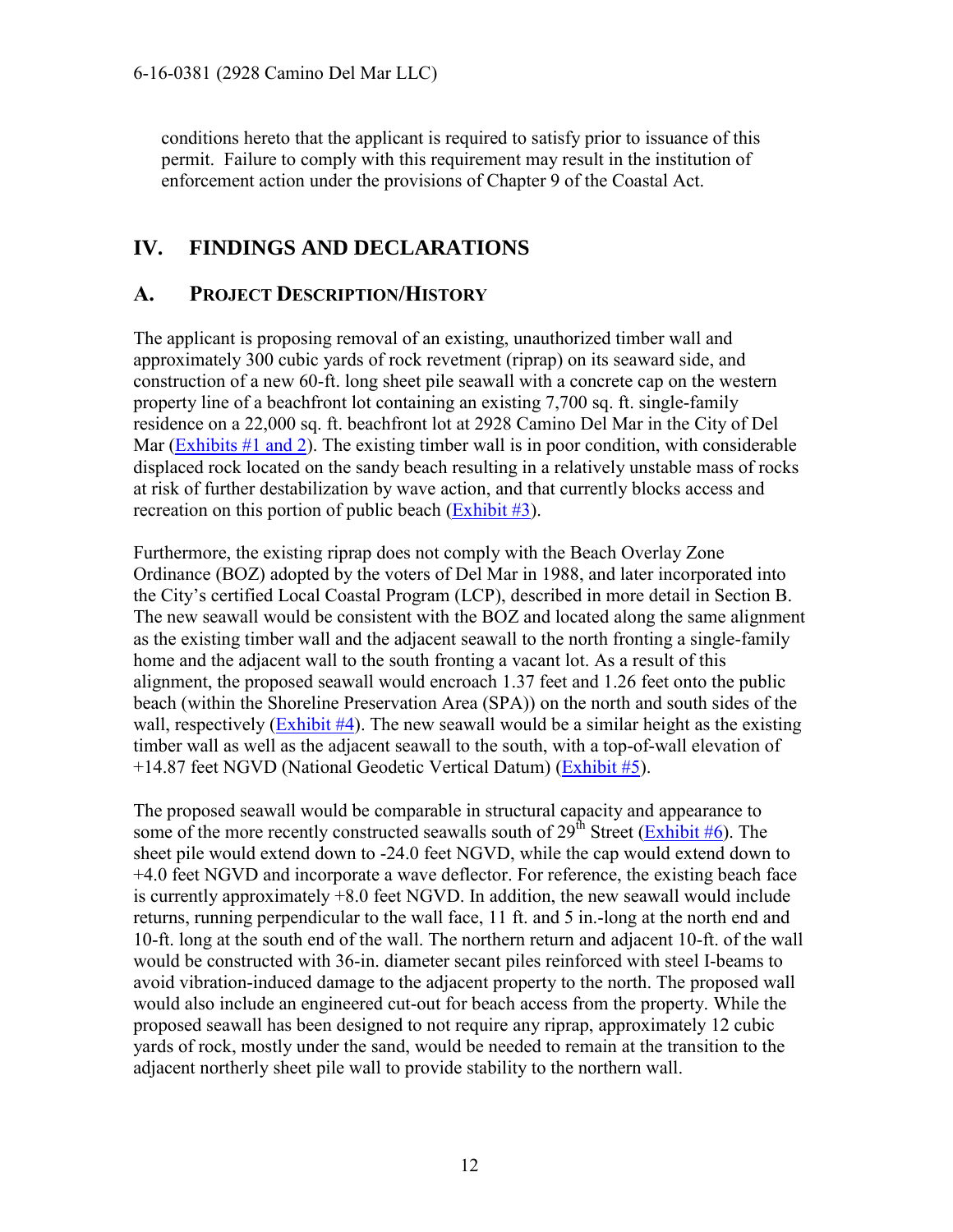#### **Site History/Past Permits**

In 1980, the Commission approved the construction of the existing single-family home (CDP #F8849/Gage). However, this permit did not authorize construction of a seawall, revetment, or other shoreline protection. In 1981, the City issued a variance for the construction of a patio on the west side of the home. Based on a review of California Coastal Records Project photographs described in the applicant's geotechnical evaluation by Walter Crampton (TerraCosta Consulting Group) dated April 22, 2016, the revetment was placed in 1987 and was modified in 1989 and again after the 1997 El Niño storm season. None of these developments were authorized through a coastal development permit.

In 2012, the applicant purchased the property with the existing shoreline protection in place. In 2014, the applicant received a City Building Permit to remodel the property. The remodel did not increase the size or height of the existing residence, nor did it authorize shoreline protection. In December 2015, the Commission issued an Emergency Permit (CDP # G-16-15-0048), authorizing placement of 200 tons of 4-ton rock in front of the existing seawall for protection against winter storms. Two one-year extensions to remove this rock have been granted so that the removal can occur when the subject protection is installed.

The City of Del Mar has a certified LCP. The Commission retains original permit jurisdiction of the public beach (SPA), whereas the City has Coastal Development Permit (CDP) jurisdiction of private property landward of the SPA. As allowed by Coastal Act Section 30601.3, the Commission may process and act upon a consolidated permit application if certain criteria are met. Since a portion of the project lies within the City's jurisdiction, the City has requested and the applicant and Executive Director have agreed that the subject application be consolidated to include all portions of the project within both jurisdictions so as to authorize the Commission to approve the project in its entirety. Therefore, Chapter 3 of the Coastal Act is the standard of review, with the City's certified LCP used as guidance.

# <span id="page-12-0"></span>**B. HAZARDS**

Section 30235 of the Coastal Act addresses the permitting of shoreline protective devices:

*Revetments, breakwaters, groins, harbor channels, seawalls, cliff retaining walls, and other such construction that alters natural shoreline processes shall be permitted when required to serve coastal-dependent uses or to protect existing structures or public beaches in danger from erosion, and when designed to eliminate or mitigate adverse impacts on local shoreline sand supply. Existing marine structures causing water stagnation contributing to pollution problems and fish kills should be phased out or upgraded where feasible.* 

Section 30253 of the Coastal Act, in part, addresses the need for new development to minimize risks and ensure long-term structural integrity: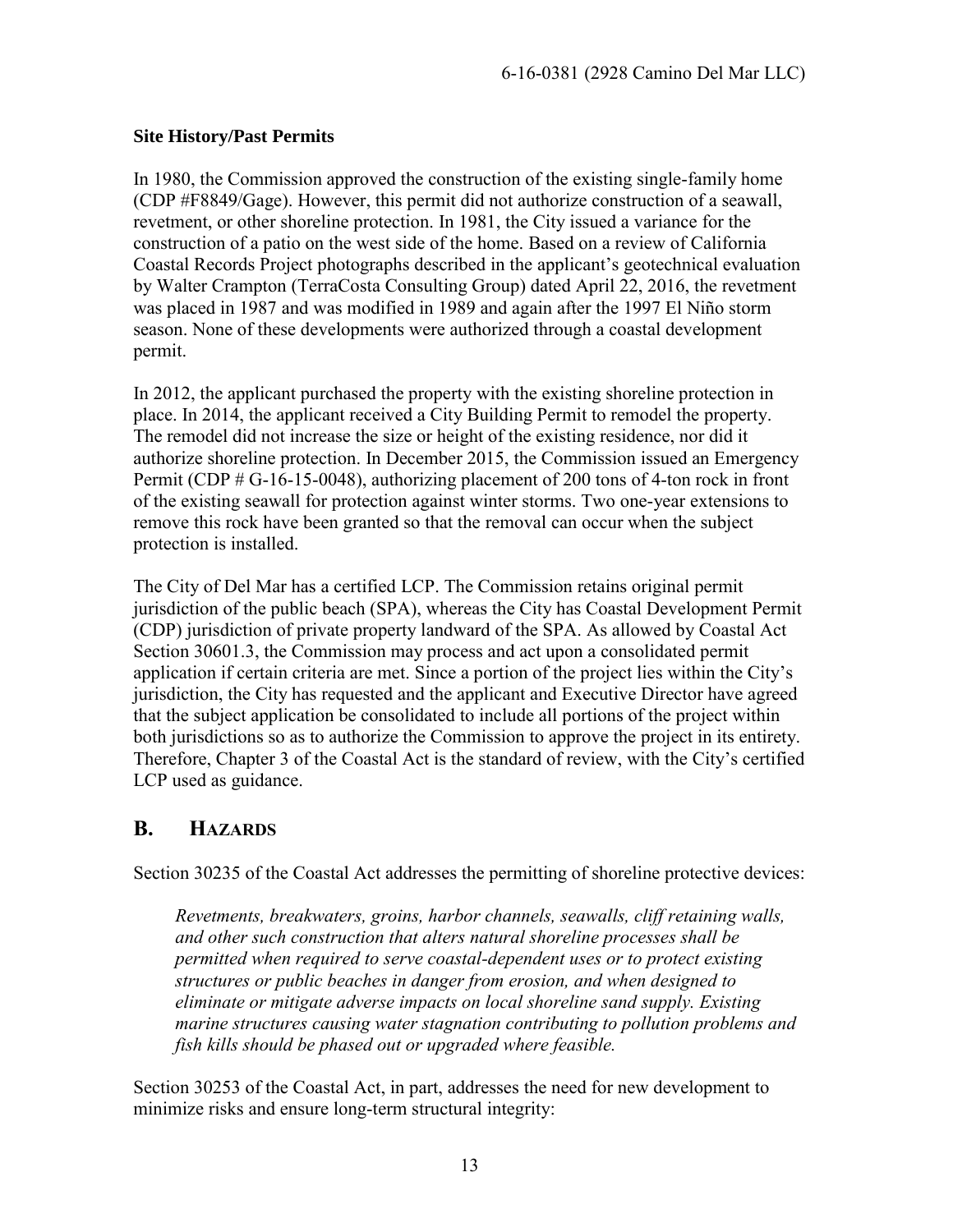#### 6-16-0381 (2928 Camino Del Mar LLC)

*New development shall do all of the following:* 

*(a) Minimize risks to life and property in areas of high geologic, flood, and fire hazard.* 

*(b) Assure stability and structural integrity, and neither create nor contribute significantly to erosion, geologic instability, or destruction of the site or surrounding area or in any way require the construction of protective devices that would substantially alter natural landforms along bluffs and cliffs.* 

*[ . . .]* 

In addition, the certified Land Use Plan incorporated the initiative that created the Beach Overlay Zone Ordinance, which was later codified and certified into the Implementation Plan (IP). The following certified LCP policies provide guidance regarding shoreline protection devices (**emphasis added**):

*Shoreline Hazards Policy III-2: Conserve the natural character of land, water, vegetative and wildlife resources within the community by ensuring that future development minimizes the disturbance of existing or natural terrain and vegetation, and does not create soil erosion, silting of lower slopes, slide damage, flooding problems and/or cutting or scarring, through application of the following policies:* 

*a. Regulate development in accordance with the specific Beach (BOZ), Floodway (FW) and Floodplain (FP) Overlay Zone regulations contained within this chapter.* 

*Shoreline Hazards Policy III-7: Promote public safety, health and welfare, and provide for the protection of private property while protecting public access opportunities to and along the beach through the enforcement of the provisions of the Beach Preservation Initiative as incorporated into the following Beach Overlay Zone Regulations.* [duplicated in the IP]

*30.50.050 Development Within The Shoreline Protection Area. No development shall occur within the shoreline area except such privately owned protective structures, publicly owned protective structures, and publicly owned development authorized, constructed, and maintained in accordance with the regulations set forth in the City Code.* 

*30.50.060 Authorized Protection Structures.*

*The construction of a protective structure located within the Shoreline Protection Area may be authorized by the issuance of a Shoreline Protection Permit, if the City Council finds following notice and public hearing that the proposed protective structure:*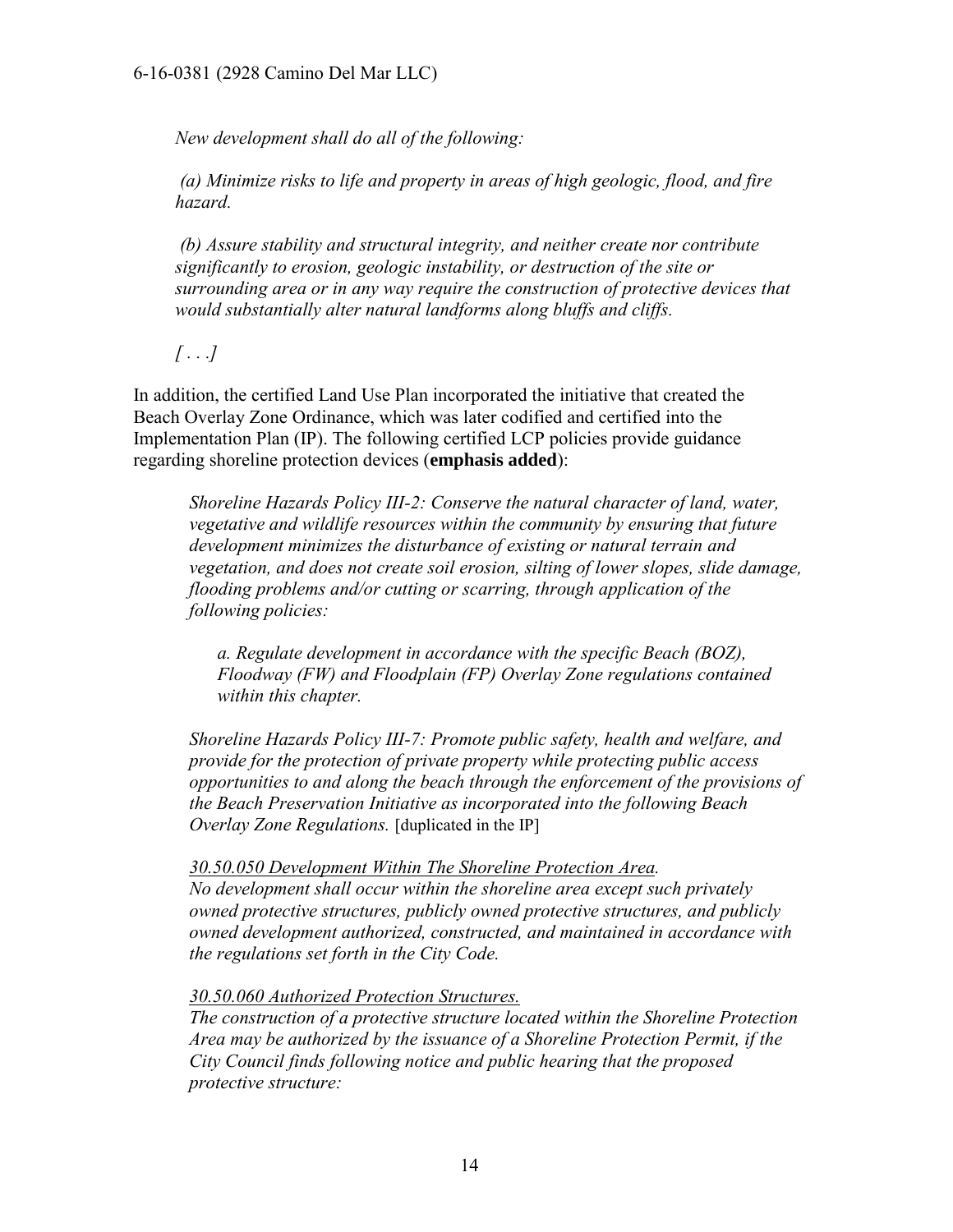- *A. Is required to serve coastal dependent uses or to protect existing structures or public beaches in danger from erosion, and when designed to eliminate or mitigate adverse impacts to local shoreline sand supply;*
- *B. Will minimize risks to life and property in areas of flood hazards;*

*C. Will assure stability and structural integrity and neither create nor contribute significantly to erosion, geologic instability, or destruction of the site or surrounding area, nor in any way substantially alter natural landforms along bluffs and cliffs;* 

*[…]* 

*E. Is in conformity with the public access and public recreation policies of Chapter 3 of the Coastal Act;* 

*F. Has material and design which are consistent with good engineering practices;* 

*G. Will, if there is a vertical wall element in the proposed protective structure, have the seaward face of the vertical wall located within the Shoreline Protective Area only if there is no other feasible location for effectively protecting a principle* **[principal]** *structure; there is no feasible, less environmentally damaging alternative; and feasible mitigation measures have been provided to minimize adverse environmental effects; but in no event have the seaward face of the vertical wall more than five feet westward of the Shoreline Protection Area line …*

*H. Will, if other than a vertical wall, meet all the conditions of Subsection G above;* 

*I. Will, if there is a riprap element in the proposed structure:* 

*1. Have the riprap extending no more than 20 feet westward from the Shoreline Protection Area line.* 

*2. Have a westward slope beginning no higher than a 5.7 foot elevation (NGVD) at the Shoreline Protection Area Line, decreasing in height at a minimum rate of one vertical foot for every one and one-half feet of lateral distance, the riprap extends westerly of the SPA line.* 

#### *30.50.080 Issuance Shoreline Protection Permit.*

*[…]* 

*B. The City Council may issue a Shoreline Protection Permit authorizing the following:*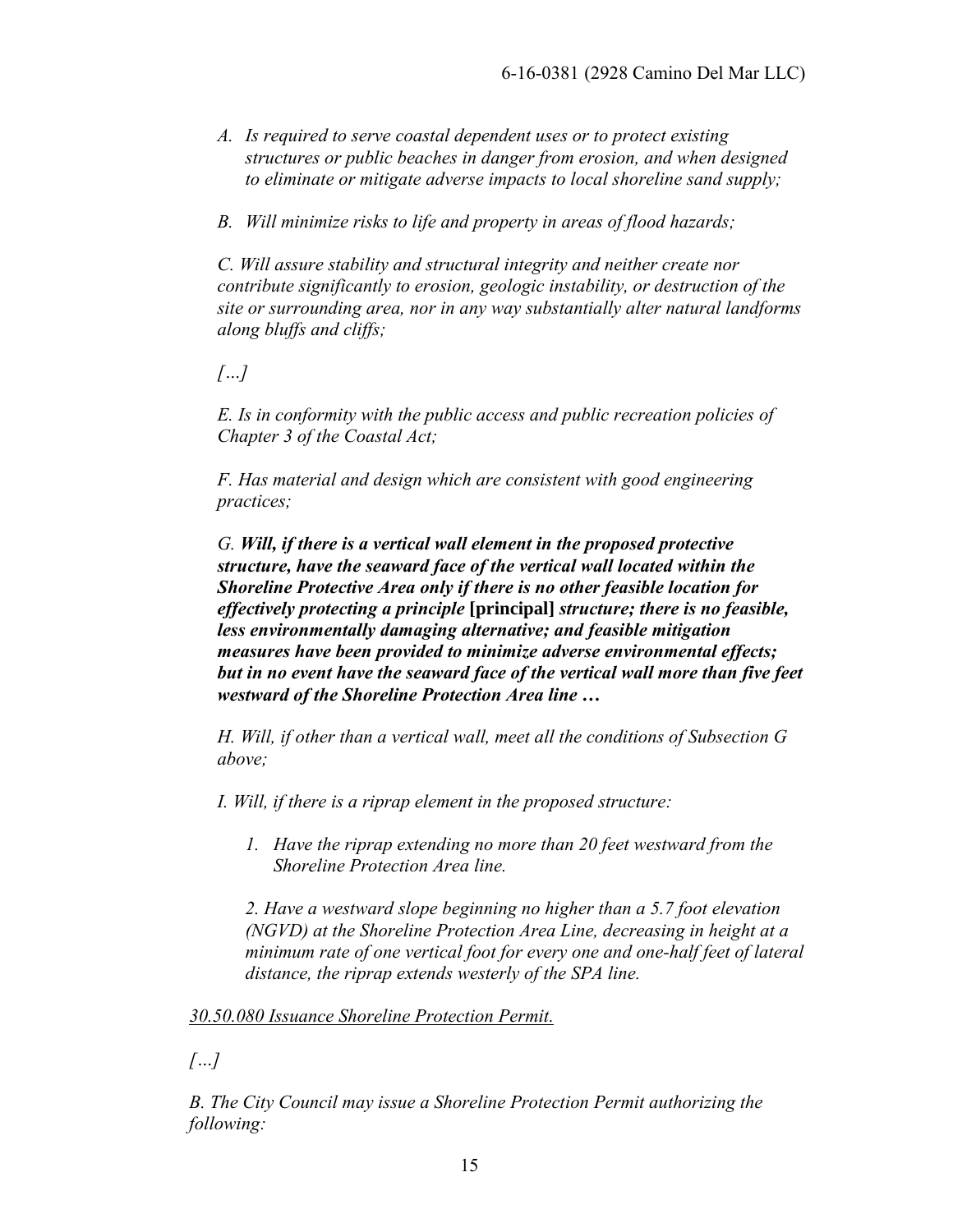#### *[…]*

*3. The private financing, construction and/or maintenance of a publicly owned protective structure authorized by the Beach Overlay Zone regulations …*

The Coastal Act and certified LCP acknowledge that seawalls, revetments, cliff retaining walls, groins and other such structural or "hard" shoreline protection solutions alter natural shoreline processes, resulting in a variety of negative impacts on coastal resources such as sand supply, public access, and recreation. For example, a seawall located on public beach usurps sandy area otherwise available for recreation. Nevertheless, Section 30235 requires the permitting of shoreline protective devices for certain structures when the devices are designed to eliminate or mitigate adverse impacts on the local shoreline sand supply, and Section 30253 further requires all new development to minimize risk to life and property in hazardous areas, assure stability and structural integrity, and avoid contributing to erosion. The subject development would protect a post-Coastal Act home, in order to minimize these risks, as well as minimize risk to structures in the immediate vicinity. Private property and public infrastructure east of Camino del Mar (Highway 101) are actually lower in elevation than the beachfront lots, and therefore are also at risk of flooding associated with wave and storm damage, as illustrated in the Floodplain Overlay Zone [\(Exhibit #7\)](https://documents.coastal.ca.gov/reports/2017/9/w15a/w15a-9-2017-exhibits.pdf).

The City's LCP requirements to permit a shoreline protection device are extensive, including that the device protect an existing structure in danger of erosion, be designed to eliminate or mitigate adverse impacts on the sand supply, minimize risk in flood hazard areas, and assure stability and itself avoid creating erosion. Additionally, a vertical wall such as the subject development may only be located in the SPA if there is no other feasible location, less environmentally-damaging alternative, and that adverse impacts are mitigated, among other specifications.

In Del Mar, nearly all of the low-lying, beachfront lots between  $17<sup>th</sup>$  Street and the San Dieguito River Mouth were developed with residential and commercial uses prior to the Coastal Act. The City interprets "existing structures" as the entire, low-lying, existing development pattern on the sand spit, including private property and public infrastructure east of Camino Del Mar/Highway 101, illustrated in [Exhibit #7/](https://documents.coastal.ca.gov/reports/2017/9/w15a/w15a-9-2017-exhibits.pdf)Floodplain Overlay Zone.

Over the years, beachfront property owners constructed patios, landscaping, fences, and private stairways to improve their properties as well as seawalls, revetments, and sand berms to minimize risk from wave damage and flooding during severe winter storms. However, much of this development encroached onto the public beach. By 1988, all of the 85 beachfront properties had non-conforming encroachments (City of Del Mar, 1993).

The Commission and the City of Del Mar recognized the need for a long-term, comprehensive solution to address property owners' rights to protect their property through the construction of shoreline protective devices, and the Commission's mandate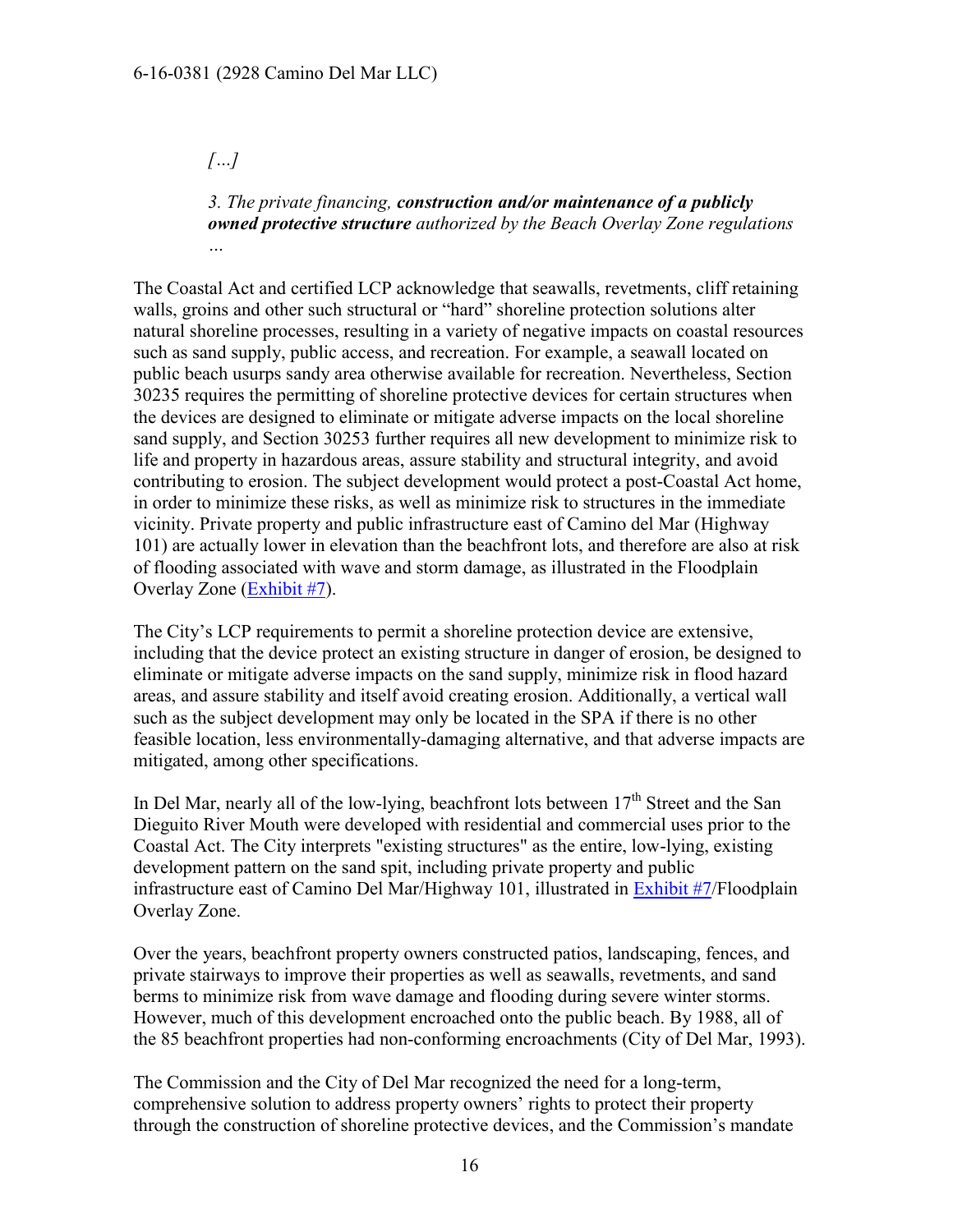to ensure maximum opportunities for public access and minimize potential hazards. In 1988, the voters of Del Mar adopted the Beach Overlay Zone Ordinance (BOZ) through the Beach Preservation Initiative (BPI) to resolve the long-standing encroachment problem. The BOZ is included in the City's certified LCP. The BOZ established the Shoreline Protection Area (SPA) seaward of a designated north-south SPA line, which generally coincides with the westerly property line of beachfront lots and therefore delineates the boundary between public and private property. The BOZ required the removal of existing encroachments within the SPA and established standard designs for shoreline protection devices. Although there have been a few seawalls permitted for individual sites, others have included a number of contiguous properties, extending one or more city blocks and including protection of the intervening public street ends as well. In those cases where individual seawalls have been authorized, they generally represent infill connecting to adjacent existing seawalls of the approved design. Constructing a consistent line of shoreline protection devices fronting beachfront lots, even those that are vacant, and across the public street ends also serves to minimize the flood hazards to life and property in the Del Mar beach area located more inland from the shoreline between 17<sup>th</sup> Street and the San Dieguito River Mouth.

The BOZO allows a vertical wall element to encroach up to 5 feet into the SPA, if there is no feasible, less environmentally damaging alternative and there is no other feasible location for effectively protecting a principle structure. The BOZ vertical wall design has been approved by the Commission in several past permits (e.g., CDPs #6-91-127, #6-88- 542, and 6-97-141, all of which authorized seawalls that extended across entire city blocks plus intervening street ends, and CDPs #6-89-305, #6-90-022, #6-91-230, #6-94- 122 and #6-95-134, which authorized the same seawall design on individual sites). To date, all seawalls permitted since the BOZ have either their eastern or western face on the SPA line, no riprap, and have no public beach encroachment beyond the width of the BOZ-compliant seawall design itself (2 feet, 9 inches). The remainder of the Del Mar shoreline is generally a mix of older walls and rock revetments.

At the subject site, the existing shoreline protection, as with much of the area north of 29<sup>th</sup> Street, is not in conformance with the BOZ. The applicant's geotechnical evaluation by Walter Crampton (TerraCosta Consulting Group) dated April 22, 2016 reports that, during periods of storm surf, significant wave runup would overtop the existing shoreline protection and inundate the residence. In addition to this flooding, the residence "would be destroyed from wave-induced scour removing foundation soils, causing collapse of the structure." Alternatives such as sandbagging or drainage improvements would not protect the residence against this storm-induced scour. Therefore, the applicant's geotechnical evaluation concludes that a vertical wall is the only feasible alternative to protect the home.

Based on the history of shoreline protection and existing low-lying development, the primary issue in the review of past proposals for shoreline protection devices in Del Mar has been their location, as their necessity is well established. The Environmental Impact Report (EIR) prepared for the BOZ (approved in 1989) found that a continuous vertical wall located as far landward as possible would have the least impacts on the beach, e.g., least private encroachment on to the public beach. However, the EIR also found that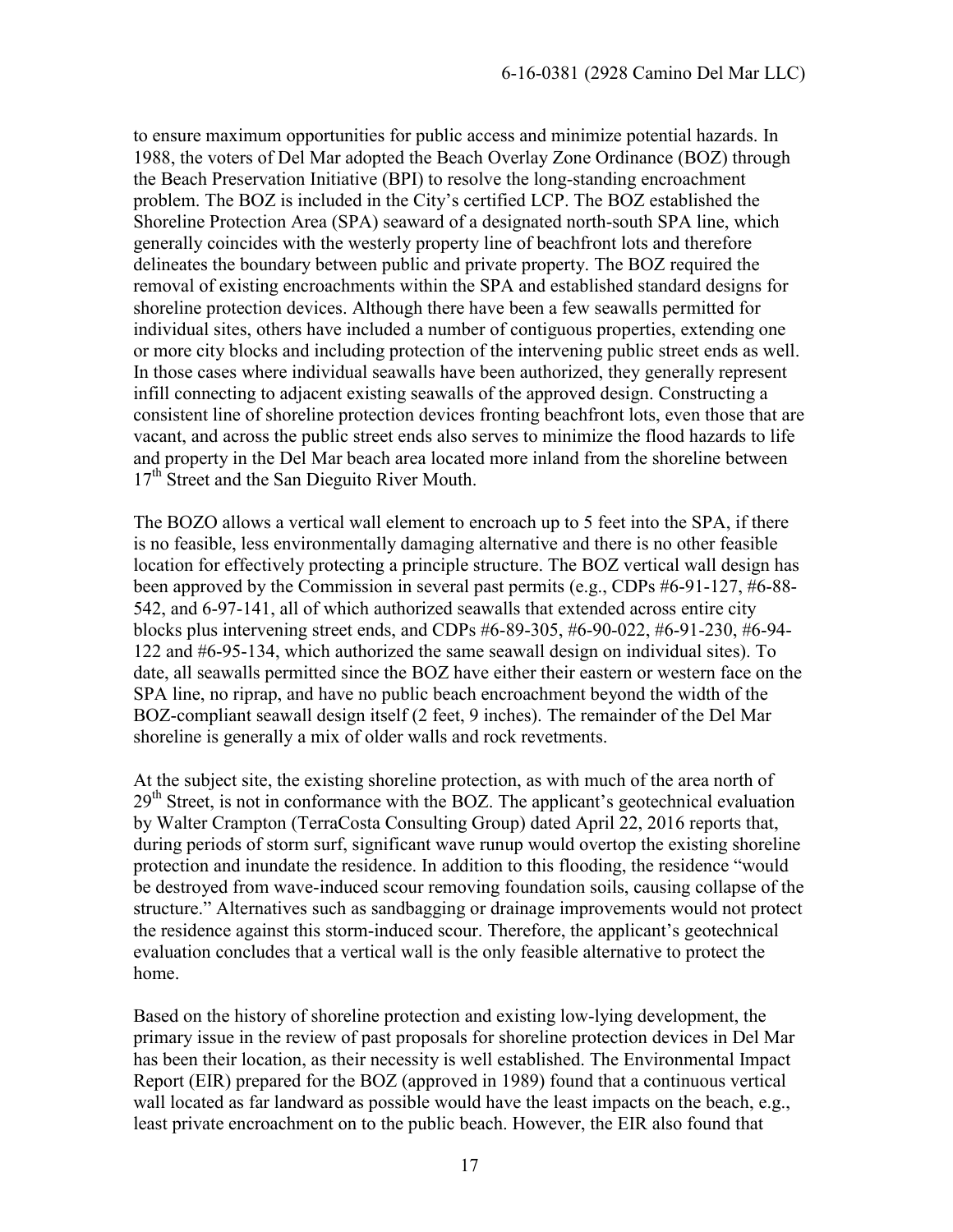#### 6-16-0381 (2928 Camino Del Mar LLC)

allowing a wall just inside the SPA would be preferable to a discontinuous wall further inland with offsets because offsets create edge waves, which can have damaging effects to neighboring properties and the shoreline.

In the case of the proposed seawall, it would encroach 1.37 feet and 1.26 feet west of the SPA line on the north and south sides of the wall, respectively. This alignment would match the stringline drawn from the nearest engineered seawall to the north at 2936 Camino Del Mar and to the south at 2828 Ocean Front (recently approved by the City/Resolution 2017-11; [Exhibit #8\)](https://documents.coastal.ca.gov/reports/2017/9/w15a/w15a-9-2017-exhibits.pdf). The encroachment would be less than the 5 feet allowed by BOZ and would allow for a generally continuous seawall face, minimizing offsets and associated edge waves between the proposed and adjacent seawalls. The minimal amount of rock proposed to remain at the transition to the adjacent northerly sheet-pile wall is needed to prevent the rock fronting the adjacent northerly property from failing laterally into the subject site. The Commission's engineer has reviewed the project and agrees with the applicant's geotechnical evaluation that the proposed alignment, despite the minor encroachment into the SPA, is the most appropriate location for the wall.

The proposed seawall is also consistent with other BOZ design criteria. With a wall height of +14.87 feet NGVD, the proposed seawall would have overtopping volumes of 0.25 cubic feet per second (cfs) and 1 cfs under a storm comparable to the 1982-1983 winter (approximately 20-year storms) and a larger BOZ design storm (approximately 100-year storm), respectively. Although BOZ-compliant seawalls significantly reduce flooding, they are not required to eliminate all risk from wave damage and flooding. Indeed, given existing extreme high tide and high wave conditions, a wall height of 23.3 feet NGVD would be needed to prevent any overtopping. The applicant's geotechnical evaluation explains that the risk associated with these overtopping volumes is acceptable within the industry and to the applicant; and the Commission's engineer concurs. In addition, it is important to note that all overtopping volumes are calculated assuming a design scour elevation of -4.0 feet NGVD, which is considerably lower than the typical Del Mar beach face varying between +12.0 and +2.0 feet NGVD (winter storms historically remove 5-10 feet of sand). The lowest beach elevations (maximum scour) reported by residents in the 1982-83 winter were approximately 0.0 to -2.0 feet NGVD. Thus, due to the -4.0 feet NGVD design scour elevation, estimates for overtopping volumes are reasonably conservative.

The proposed seawall is estimated to have a 75-year design life. The basic BOZ design involving a sheet pile wall from an elevation of  $+13.75$ -16.44 feet NGVD down to -24.0 feet NGVD, with a concrete cap extending from the top of the wall down to +4.0 feet NGVD, has been used for last 25 years. Recent inspections of some of the older walls indicate that these walls have lasted intact and remain in excellent condition. The concrete cap extends low enough to almost always protect the sheet pile wall from corrosion associated with frequent wetting and drying. If the beach face becomes more regularly scoured, e.g., due to sea level rise, then corrosion will accelerate, reducing the life of the wall. Thus, **Special Condition #1** requires the applicant to construct the seawall in conformance with the approved final plans.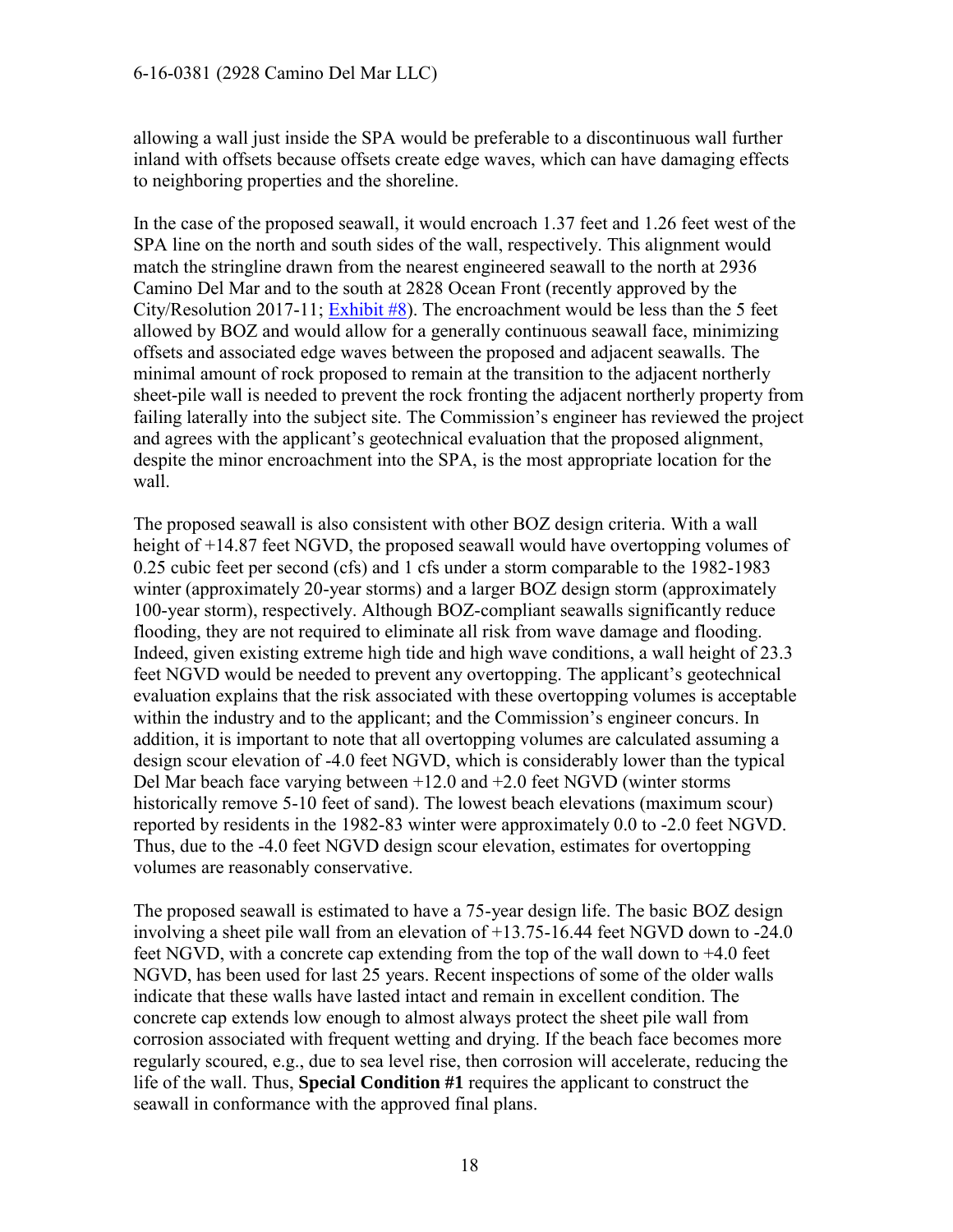When the approval of shoreline armoring is not expressly linked to a particular beachfront structure, shoreline armoring can remain long after the structure it was required to protect has been removed, and therefore may encourage the construction of new structures in an unsafe location while continuing to adversely affect coastal resources, including sand supply and recreation. Therefore, **Special Condition #2** limits the duration of the subject CDP approval to when the beachfront structures requiring protection are redeveloped, are no longer present (i.e. demolished), or no longer require the shoreline armoring approved under this CDP, whichever occurs first. It is important to define redevelopment and the City's LCP does not include a definition of the term. Consistent with the Commission's Sea Level Rise Policy Guidance<sup>1</sup> and past Commission actions (e.g., CDP #2-16-0684), **Special Condition #2** defines redevelopment to include additions and expansions, or any demolition, renovation or replacement that would result in alteration or reconstruction of 50 percent or more of an existing structure. The condition also defines redevelopment to include additions and expansions, or any demolition, renovation or replacement that would result, cumulatively, in alteration or reconstruction of 50 percent or more of an existing structure. Thus, any future redevelopment of the property requires re-evaluation of current conditions and the need for shoreline protection. The condition puts the applicant on notice that redevelopment triggers the requirement to ensure that the redeveloped structure is sited safely.

In addition, **Special Condition #3** prohibits future maintenance to increase the footprint or result in any further seaward encroachment of the proposed seawall on the beach, and **Special Condition #4** requires the applicant to monitor the condition of the seawall over time.

The applicant's geotechnical evaluation considered sea level rise and designed the proposed seawall so that it can be easily raised, if overtopping becomes unacceptable in the future. With a wall height of +14.87 feet NGVD subject to 3 feet of sea level rise in 2100, the proposed wall would have an overtopping volume of 6 cfs. However, with a wall height of +16 feet NGVD, the proposed wall would have an overtopping volume of 3 cfs and with a wall height of +17 feet, the proposed wall would have an overtopping volume of 1 cfs, similar to the BOZ design storm (approximately 100-year storm) for existing conditions. The applicant's geotechnical evaluation explains that the process to raise the proposed seawall would be to saw-cut the top of the cap off the existing sheet pile wall and dowel and epoxy new, taller reinforcing, enabling the top of the wall to be reformed with a new reinforced concrete section. The applicant's geotechnical evaluation asserts that this process is relatively straightforward and economical, with virtually no reduction in structural capacity of the top of the wall. Recognizing the tradeoffs between coastal views and storm protection implicit in wall height, the applicant has decided to wait and raise the wall at a later date to account for sea level rise. Furthermore, the applicant may decide to perform other flood proofing within the 23-ft. gap between the proposed seawall and residence for additional storm protection. The Commission's engineer concurs that constructing a minimally sized wall at this time with the ability to raise in the wall in the future is a reasonable approach.

 1 https://www.coastal.ca.gov/climate/slrguidance.html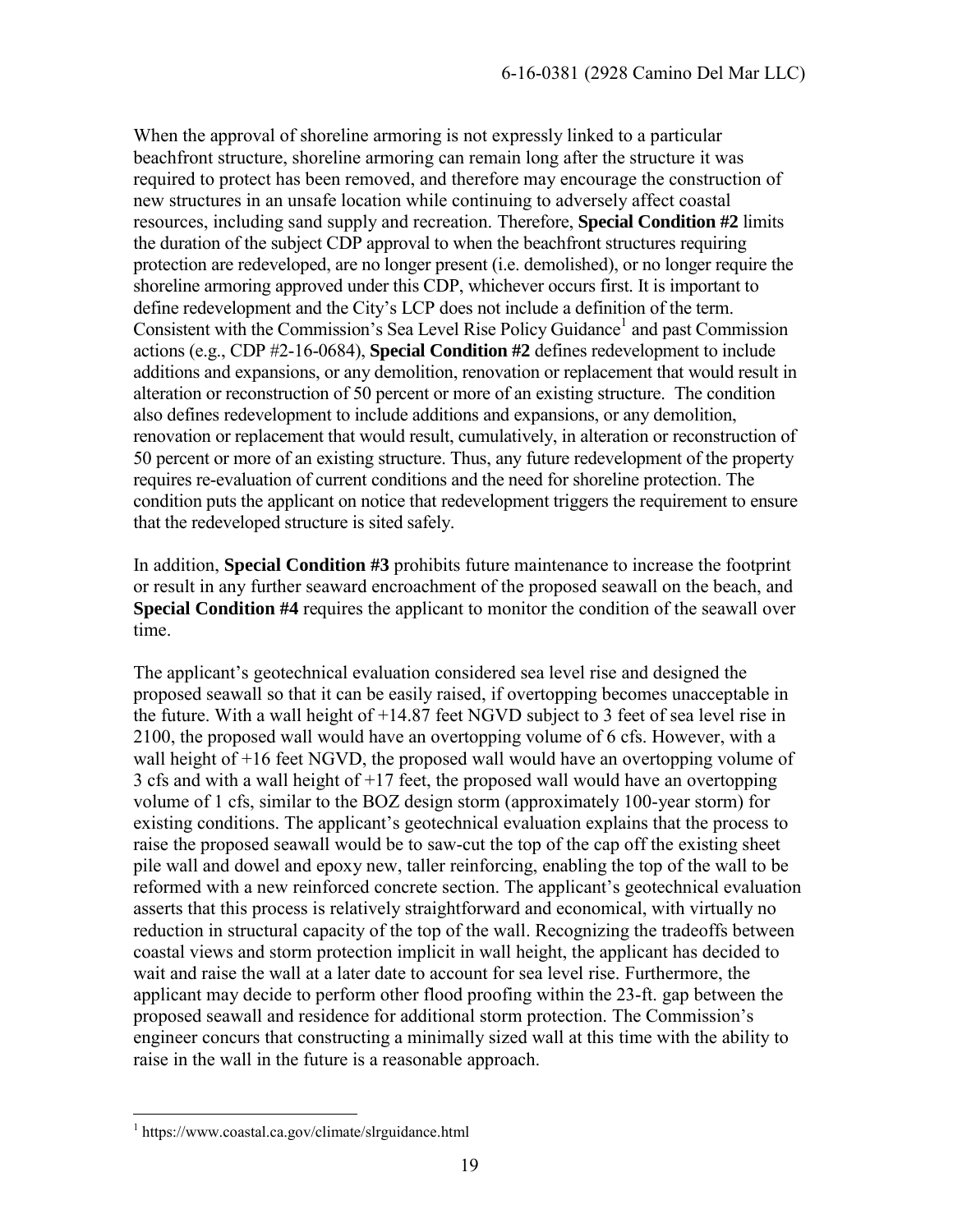#### 6-16-0381 (2928 Camino Del Mar LLC)

As required by the Coastal Act and the City's LCP, where impacts are unavoidable, the applicant must mitigate for the impacts to public access and recreation, scenic views, and sand supply related to the construction of the proposed seawall on public beach. In promoting a comprehensive solution for shoreline protection, the City devised its own program to mitigate the impacts to sand supply and available beach area associated with any approved seawall. Specifically, the BOZ provides a method for calculating the user fee that is based on the fair market value of the adjacent private property. In this case, City staff estimated, using assumed current values, that a user fee could be well in excess of \$100,000. While the BOZ also states that "the City Council will establish from time to time a schedule for reasonable user fees for private use of the property within the Shoreline Protection Area," it is City staff's understanding that such a schedule has never been developed because historically the City Council has approved the construction of specific public improvement projects, such as street end seawall replacements, in-lieu of requiring an actual fee payment, consistent with IP Section 30.50.080.B.3. This mitigation in the form of funding/construction by the private property owners receiving the benefit of shoreline protection results in implementation of public street end seawall and access improvements that benefit the general public. The City has found that this form of mitigation is mutually beneficial and that the costs are roughly proportional to fair market rental rates for the amount of encroachment involved amortized over the expected life of the seawalls. This approach is consistent with the City's certified LCP, which requires that a user fee be applied to any encroachments seaward of the SPA line.

Although it may be counterintuitive given the adverse impacts on coastal resources typically associated with shoreline protection, in Del Mar, construction of street end seawalls is considered mitigation for private property seawalls because street end seawalls prevent storm flooding of public infrastructure such as beach access and roads. The City Council and staff have been very successful utilizing user fees to construct public improvement projects to mitigate for private use of the public beach, e.g., the vehicular access at  $17<sup>th</sup>$  Street street end, the seawall with vehicular and pedestrian access at  $20^{th}$  Street street end, the  $21^{st}$  Street street end seawall with pedestrian access, the  $24<sup>th</sup>$  Street street end walkway and landscaping, the  $25<sup>th</sup>$  Street street end seawall, and the  $26<sup>th</sup>$  Street street end seawall. As such, the City's approval of the seawall on the public beach (City of Del Mar's Resolution 2017-19) includes a requirement for the applicant to contribute to the cost of public improvements to the nearest public beach access at  $29<sup>th</sup>$  Street. Payment in the form of public improvements satisfies the mitigation requirement and, in this case, will remedy the poor condition of the 29<sup>th</sup> Street end seawall.

The  $29<sup>th</sup>$  Street street end seawall was constructed in 1983 (CDP #6-83-452) and is badly corroded. Because the wall was built prior to the adoption of the BOZ design criteria, the toe of the existing wall extends to only -5.0 feet NGVD (1 foot below the BOZ design scour elevation). As such, the wall has only a small remaining service life and would not withstand a BOZ design storm (approximately 100-year storm). While the City finalizes designs to upgrade the existing protection and improve public access at the 29<sup>th</sup> Street street end seawall, the City will collect an amount not to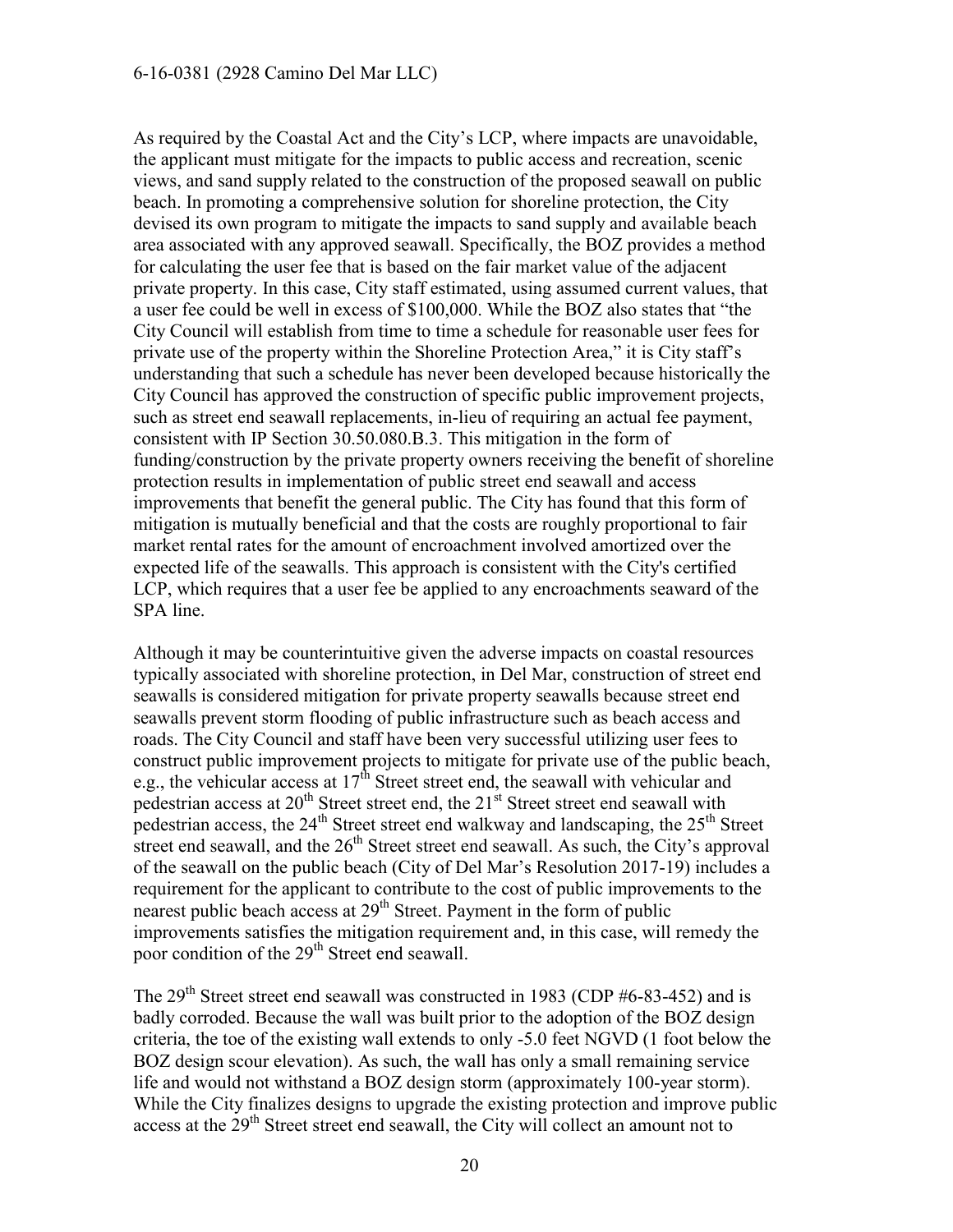exceed \$88,932 based on cost estimates for 10-feet of a BOZ-compliant design  $(\$4,433.33$  per linear foot +  $\$33,000$  public access stairway, with 15% design contingency). The City's LCP provides that either the City or the Commission may require the fee, but not both entities. Therefore, **Special Condition #4** requires that the applicant comply with the City's condition to contribute \$88,932 to fund a portion of the construction of a new  $29<sup>th</sup>$  Street street end seawall. Implementation of the City's final design for the  $29<sup>th</sup>$  Street street end seawall will require future authorization from the Commission.

The Del Mar shoreline is inherently hazardous and unpredictable. The Commission finds that in order for the proposed development to be consistent with the Coastal Act, the applicant must assume the risks of damage from wave action and flooding. As such, **Special Condition #5** requires the applicant to assume all risks of development, waiving any liability on the part of the Commission for approving the proposed development.

In addition, **Special Condition #6** requires the applicant to record a deed restriction to impose the special conditions of the permit as covenants, conditions and restrictions on the use and enjoyment of the property. This special condition is required to provide notice of potential hazards of the property and help eliminate false expectations on the part of potential buyers of the property, lending institutions, and insurance agencies that the property will be stable for an indefinite period of time or that a protective device could be constructed to protect the approved development contrary to the terms and conditions of this permit. By recording the terms and conditions of this permit against the property, future purchasers are notified in advance of their purchase of the limitations on development of the property.

As a result of ongoing planning work to address sea level rise<sup>2</sup>, the City's static approach to siting shoreline protection and new development relative to the SPA line may change in the future. Current BOZ policies allow shoreline protection to protect beachfront homes, provided shoreline protection minimizes encroachment onto the public beach delineated by the SPA line and adequately mitigates any associated impacts on the beach. In addition, current BOZ policies require that new development be sited at least 15 feet landward of the SPA line to facilitate construction of shoreline protection devices on private property and over time establish a new stringline of development farther landward than most existing principal structures. It may be appropriate to amend the subject CDP to conform to updated policies based on the City's ongoing planning work certified by the Commission.

In summary, the proposed seawall is necessary to protect the home at 2928 Camino Del Mar under existing conditions, and will reduce the risk of flooding and storm damage to

 $\overline{a}$ 

 $2$  In December 2014, the City received a grant from the Commission and California Ocean Protection Council, which the City matched, for work to prepare and process a Vulnerability Assessment, Adaptation Plan, and associated Local Coastal Program Amendment (LCPA) with strategies to address sea level rise. The local planning process began in July 2015 and has included extensive public outreach. In December 2016, the City received another grant from the Commission to review the latest Coastal Storm Modeling System 3.0 (CoSMoS) data and incorporate it into draft LCPA documents, as appropriate (available at http://www.delmar.ca.us/sealevelrise).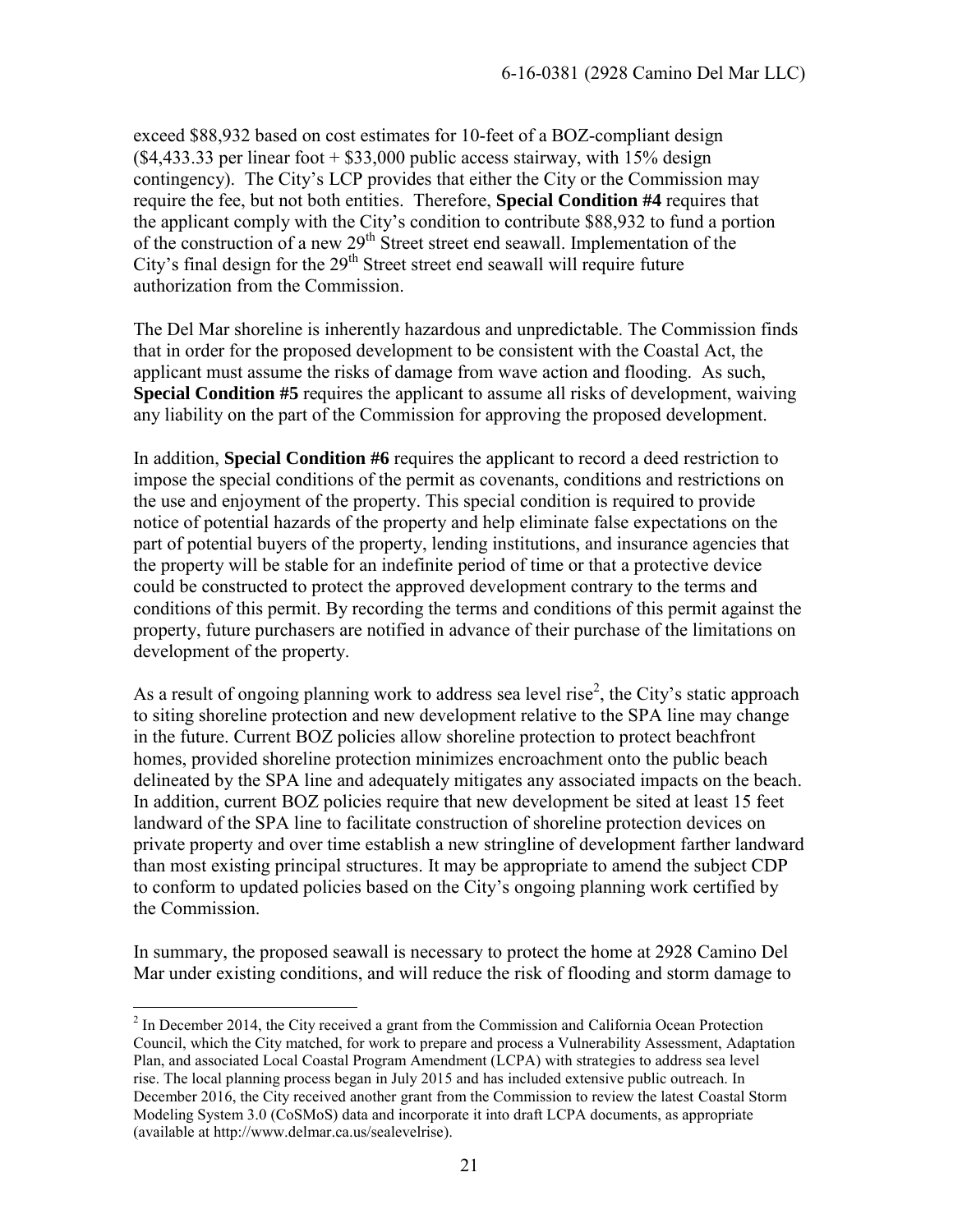6-16-0381 (2928 Camino Del Mar LLC)

the adjacent private property and public infrastructure. The wall has been designed to adapt to future sea level rise, and minimizes encroachment onto the public beach, while the associated impacts on beach availability are adequately mitigated with the City's imposition of the "user fee." Therefore, as conditioned, the Commission finds the proposed seawall consistent with Sections 30235 and 30253 of the Coastal Act, as well as relevant policies of the LCP.

#### <span id="page-21-0"></span>**C. PUBLIC ACCESS AND RECREATION**

Sections 30210 and 30211 of the Coastal Act emphasize the need to protect public access and recreational opportunities to and along the coast:

Section 30210

*In carrying out the requirements of Section 4 of Article X of the California Constitution, maximum access, which shall be conspicuously posted, and recreational opportunities shall be provided for all the people consistent with public safety needs and the need to protect public rights, rights of private property owners, and natural resource areas from overuse.* 

Section 30211

*Development shall not interfere with the public's right of access to the sea where acquired through use or legislative authorization, including, but not limited to, the use of dry sand and rocky coastal beaches to the first line of terrestrial vegetation.* 

Section 30212

*(a) Public access from the nearest public roadway to the shoreline and along the coast shall be provided in new development projects except where: (1) it is inconsistent with public safety, military security needs, or the protection of fragile coastal resources, (2) adequate access exists nearby, or, (3) agriculture would be adversely affected. Dedicated accessway shall not be required to be opened to public use until a public agency or private association agrees to accept responsibility for maintenance and liability of the accessway.* 

In addition, the following certified LCP policies provide guidance:

*COASTAL ACCESS GOAL IV-A: Provide physical and visual access to coastal recreation areas for all segments of the population without creating a public safety concern, overburdening the City's public improvements, degrading the City's natural resources, or causing substantial adverse impacts to adjacent private properties.* 

*Coastal Access Policy IV-1: ... Project applicants for development within the Beach Overlay Zone shall be conditioned to assure that access opportunities are maintained during the construction phase of the project.*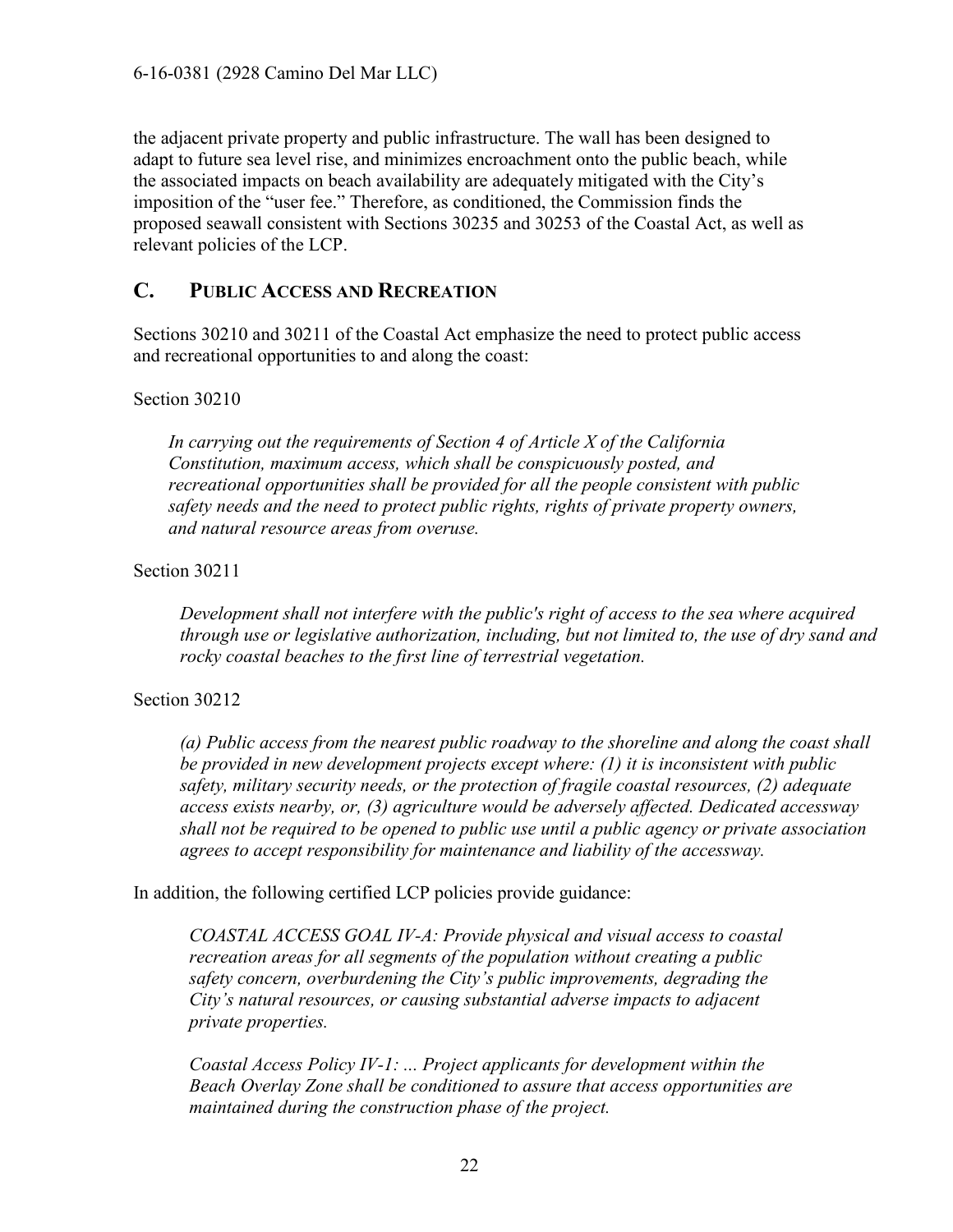The Del Mar beach is a popular visitor destination for local and regional beachgoers. Historically, there has been a wide, sandy, public beach in Del Mar, varying somewhat season to season, but typically wider than many other North County beaches. Public access is generally available at every street end from 17<sup>th</sup> Street to the San Dieguito River Mouth. At the project site, public beach access is located at 29<sup>th</sup> Street approximately 170 feet to the south of the project site.

Maintaining the beach for public recreational pursuits and providing adequate access thereto is a prime concern of both the City and the Commission. In the past, private encroachments onto the public beach in the City of Del Mar, both deck/patio improvements and shoreline protective devices, restricted public access to some degree, usurping areas that would otherwise have been available to the public. As described above, the citizens of Del Mar adopted the Beach Overlay Zone Ordinance (BOZ) through the Beach Preservation Initiative (BPI), and the City enacted guidelines for its implementation, which were incorporated into the LCP certified in 2001, with the removal of private encroachments and attendant enhancement of public access a key goal. For the most part, these encroachments have been removed and the beach is available up to the Shoreline Preservation Area (SPA) line, which coincides with the western property lines of private properties in most locations. An exception is the northernmost block in the City, where existing riprap extends a significant distance onto public beach.

The proposed BOZ-compliant seawall design minimizes encroachment into the SPA and improves beach access by removing approximately 288 cy of riprap in front of the subject property, thereby increasing the area of beach available for public use. Of the 300 cy of riprap currently in front of the subject property, only approximately 12 cy of rock would be needed to remain at the transition to the adjacent northerly sheet pile wall to provide stability. This minimal amount of rock needed to remain would extend significantly less than 20-feet west of the SPA line that is the maximum allowable under the BOZ, and most of the rock would be buried under the sand, so that it would not be visible or impede upon the public's use of the beach. In a letter received by the applicant's representative on December 12, 2016, the State Lands Commission (SLC) determined that the proposed improvements appear to be landward of the Mean High Tide Line and therefore do not involve state lands or require SLC authorization.

To construct the project, the existing riprap would be removed over 2 days in a work zone that would extend approximately 75 feet seaward of the existing seawall to allow for truck access and loader mobility. **Special Condition #8** requires the applicant to properly dispose of the riprap that it removes as part of the proposed project. After export of the existing riprap, the existing seawall would be removed and the new seawall would be constructed over 60 days in a work zone 30-50 feet seaward of the proposed wall necessary for machine maneuvering. For reference, beach width varies, on average, from 65 feet to 120 feet in the winter and summer, respectively (ESA, 2016). When the beach is narrower than 50 feet, the work zone would be temporarily downsized to an area approximately 30 feet in width for minimum safety requirements. During such times, construction activities would temporarily stop as necessary to allow for safe passage by passers-by. If the beach were narrower than 30 feet, access for equipment would be limited, so construction activities would be put on hold and beachgoers could continue to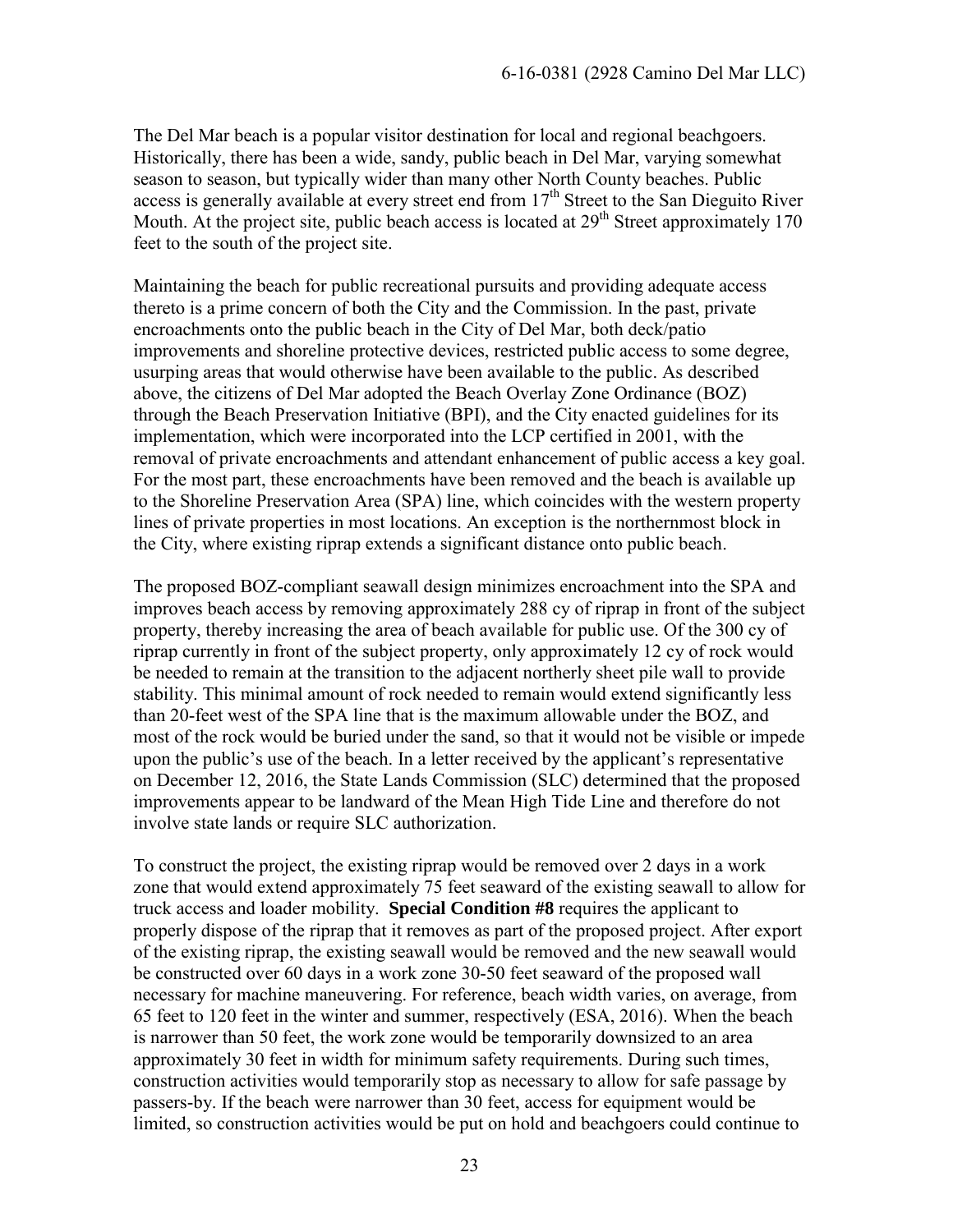#### 6-16-0381 (2928 Camino Del Mar LLC)

traverse the beach west of the construction area. It should also be noted that public parking at 29th Street will be available at all times.

Typically, the Commission, whenever it approves nearshore construction projects, includes special conditions addressing construction impacts and prohibiting use of public beaches, roads, parking areas, etc. as staging or storage areas during the summer beach season, and minimizing such use at other times of year. **Special Condition #9** addresses this concern by prohibiting overnight storage of equipment and materials in public beach or parking areas, and also by prohibiting work on weekends and during the summer.

The Commission previously approved CDP #6-17-0309-W in order to facilitate access to the beach for the proposed project  $(Exhibit \#9)$ . CDP #6-17-0309-W allowed demolition of the southern 20-feet of the 29<sup>th</sup> Street street end seawall and construction of a temporary, 20-foot long, vertical sheet pile replacement seawall to reduce the distance that heavy equipment would have to travel on the public beach to reach 2828 and 2820 Ocean Front, as the nearest alternative vehicle beach access is approximately 0.7 miles south at  $17<sup>th</sup>$  Street. CDP #6-17-0309-W also includes a requirement that signage indicate that public access to the beach is available during construction. Utilizing the construction access at 29<sup>th</sup> Street for the subject property will minimize impacts to public access and recreation. **Special Condition #10** requires the applicant to submit a final construction schedule and integration plan that describes coordination between this project and the other projects in the vicinity of 29<sup>th</sup> Street. Allowing construction of a temporary seawall at the  $29<sup>th</sup>$  Street street end is appropriate given that the City is currently developing a public improvement project at 29<sup>th</sup> Street as mitigation for the subject application (and the new seawalls at 2828 and 2820 Ocean Front to the south) and therefore would demolish and rebuild the seawall in the near future anyway. In addition, the approved temporary seawall will consist of the same sheet pile structure as a permanent seawall and therefore provides comparable stability and protection; the difference between a temporary and the expected permanent seawall is mainly aesthetic (the cap over the sheet pile).

In summary, the Commission finds that the project, which occurs on public beach, provides for minimal encroachment and mitigates for the loss of beach area through funding towards the public improvement project at the  $29<sup>th</sup>$  Street street end. The project also increases the area of sandy beach available to the public by removing unpermitted riprap that currently blocks access and recreation on this portion of the beach. Therefore, the Coastal Commission finds the proposed development, as otherwise conditioned, is consistent with Sections 30210, 30211, and 30212 of the Coastal Act. Moreover, since the proposed development is located between the sea and first public road, the Commission, as required in Section 30604(c), finds the proposal consistent with all public access and recreation policies as well.

### <span id="page-23-0"></span>**D. VISUAL RESOURCES**

Section 30251 of the Coastal Act states, in part: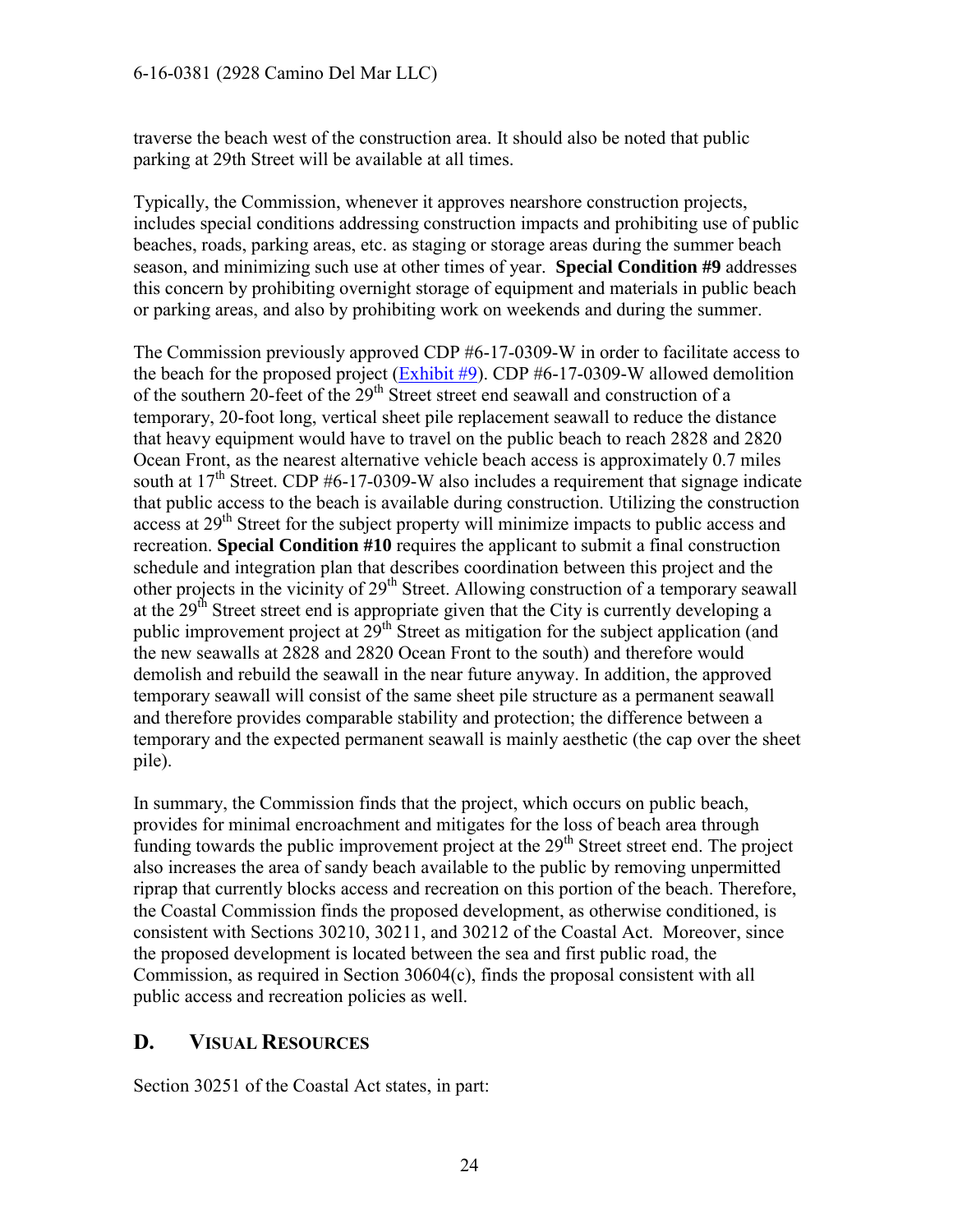*The scenic and visual qualities of coastal areas shall be considered and protected as a resource of public importance. Permitted development shall be sited and designed to protect views to and along the ocean and scenic coastal areas, to minimize the alteration of natural land forms, to be visually compatible with the character of surrounding areas, and, where feasible, to restore and enhance visual quality in visually degraded area …* 

In addition, the following certified LCP policy provides guidance:

*Coastal Access Goal IV-C: Preserve existing views and view corridors from public vantage points to the maximum extent possible without preventing reasonable use of private property.*

The proposed seawall will be located on and adjacent to the public beach of Del Mar. The amount of seawall visible above the sand will vary from season to season, as the sand supply diminishes and returns. During the summer season when sand levels are highest and the beach receives the greatest intensity of use, no more than 5-7 feet of the seawall will generally be visible, giving the appearance of a garden wall enclosing private deck and patio improvements on the adjacent site. More of the seawall will be visible during the winter, when beach sand levels typically drop. Although seawalls do alter the natural appearance of the shoreline, the seawall has been designed to be virtually identical to other approved seawalls along the Del Mar beach, such that the proposed wall will be visually compatible with the surrounding development, and will not significantly impact visual resources. Additionally, the removal of 288 cy of rip rap that is mostly visible will improve the appearance of the public beach. Therefore, the Coastal Commission finds the proposed seawall, as conditioned to address other concerns, is consistent with Section 30251 of the Coastal Act.

## <span id="page-24-0"></span>**E. UNPERMITTED DEVELOPMENT**

The existing shoreline protection was not authorized through a coastal development permit. The Commission's authorization of the existing single-family home did not include construction of a seawall or revetment (CDP #F8849/Gage). However, based on a review of California Coastal Records Project photographs described in the applicant's geotechnical evaluation by Walter Crampton (TerraCosta Consulting Group) dated April 22, 2016, the revetment was placed in 1987, was modified in 1989, and again modified after the 1997 El Niño storm season. In order to correct this violation, the proposed project involves removal of the unpermitted timber wall and 288 cy of riprap. To ensure that the matter of unpermitted development is resolved in a timely manner, **Special Condition #11** requires that the applicant satisfy all conditions that are prerequisite to the issuance of this permit within 90 days of Commission action, or within such additional time as the Executive Director may grant for good cause.

Commission review and action on this permit will resolve the violations identified in this section once the permit has been fully executed and the terms and conditions of the permit complied with by the applicants. Commission review and action on this permit application does not constitute a waiver of any legal action with regard to the alleged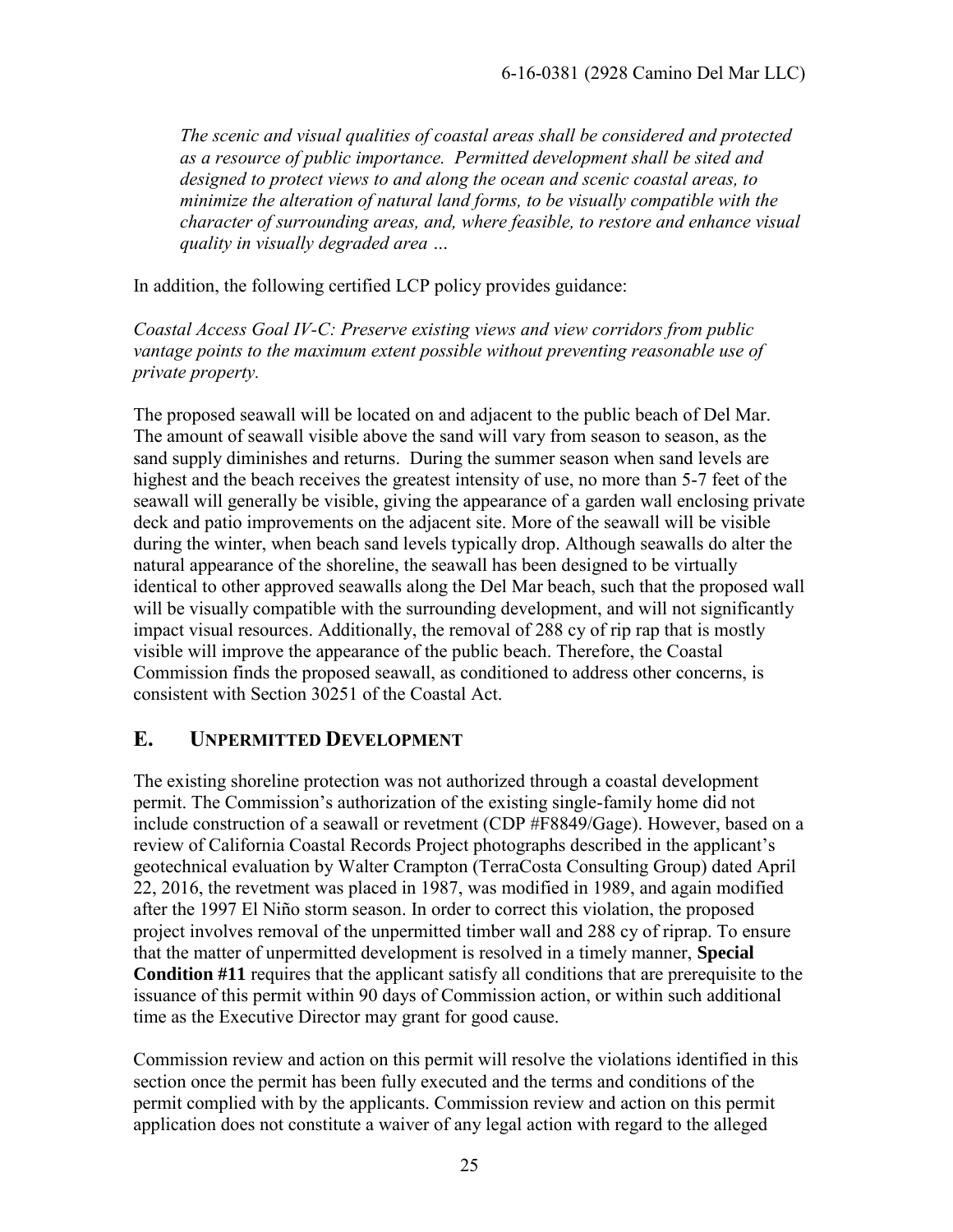violations nor does it constitute an admission as to the legality of any development undertaken on the subject sites without a coastal permit. Consideration of this application by the Commission has been based solely upon the Chapter 3 policies of the Coastal Act, with the certified LCP acting as guidance.

# <span id="page-25-0"></span>**F. LOCAL COASTAL PLANNING**

Section 30604(a) also requires that a coastal development permit shall be issued only if the Commission finds that the permitted development will not prejudice the ability of the local government to prepare a Local Coastal Program (LCP) in conformity with the provisions of Chapter 3 of the Coastal Act. In this case, such a finding can be made.

In 1988, the citizens of Del Mar passed the Beach Preservation Initiative (BPI) establishing a Beach Overlay Zone Ordinance (BOZ) and delineating a Shoreline Protection Area (SPA), which were later incorporated into the City's LCP certified in 2001 (IP Section 30.50). With very few exceptions, the SPA line coincides with the western property line of beachfront homes and marks the boundary between public and private lands. In addition, the mean high tide line has been adjudicated for most of Del Mar and is also delineated by the SPA line.

The project straddles the SPA line and is thus on both public and private lands. As described in detail above, the certified City of Del Mar LCP allows for shoreline protective devices subject to strict design and siting criteria; the subject proposal meets those requirements. Because a portion of the development occurs seaward of the SPA line, it is within the Coastal Commission's area of original jurisdiction pursuant to Section 30613 of the Coastal Act. The applicant and the City requested that the Commission review the entire project as a consolidated permit, for which Chapter 3 of the Coastal Act is the legal standard of review, with the certified LCP used as guidance. As conditioned, the proposed project is consistent with all applicable Chapter 3 policies of the Coastal Act and the certified LCP. Thus, the proposed development will not prejudice the ability of the City of Del Mar to continue to implement its certified LCP.

# <span id="page-25-1"></span>**G. CALIFORNIA ENVIRONMENTAL QUALITY ACT**

Section 13096 of the Commission's Code of Regulations requires Commission approval of Coastal Development Permits to be supported by a finding showing the permit, as conditioned, to be consistent with any applicable requirements of the California Environmental Quality Act (CEQA). Section 21080.5(d)(2)(A) of CEQA prohibits a proposed development from being approved if there are feasible alternatives or feasible mitigation measures available which would substantially lessen any significant adverse effect which the activity may have on the environment.

The City prepared an Addendum to the 1998 Certified Program EIR for the BOZ to address demolition of existing seawalls/shoreline protection devices and construction of new BOZ-compliant seawalls at four private, beachfront properties, including the proposed project and 29th Street street end (mitigation site). Based on information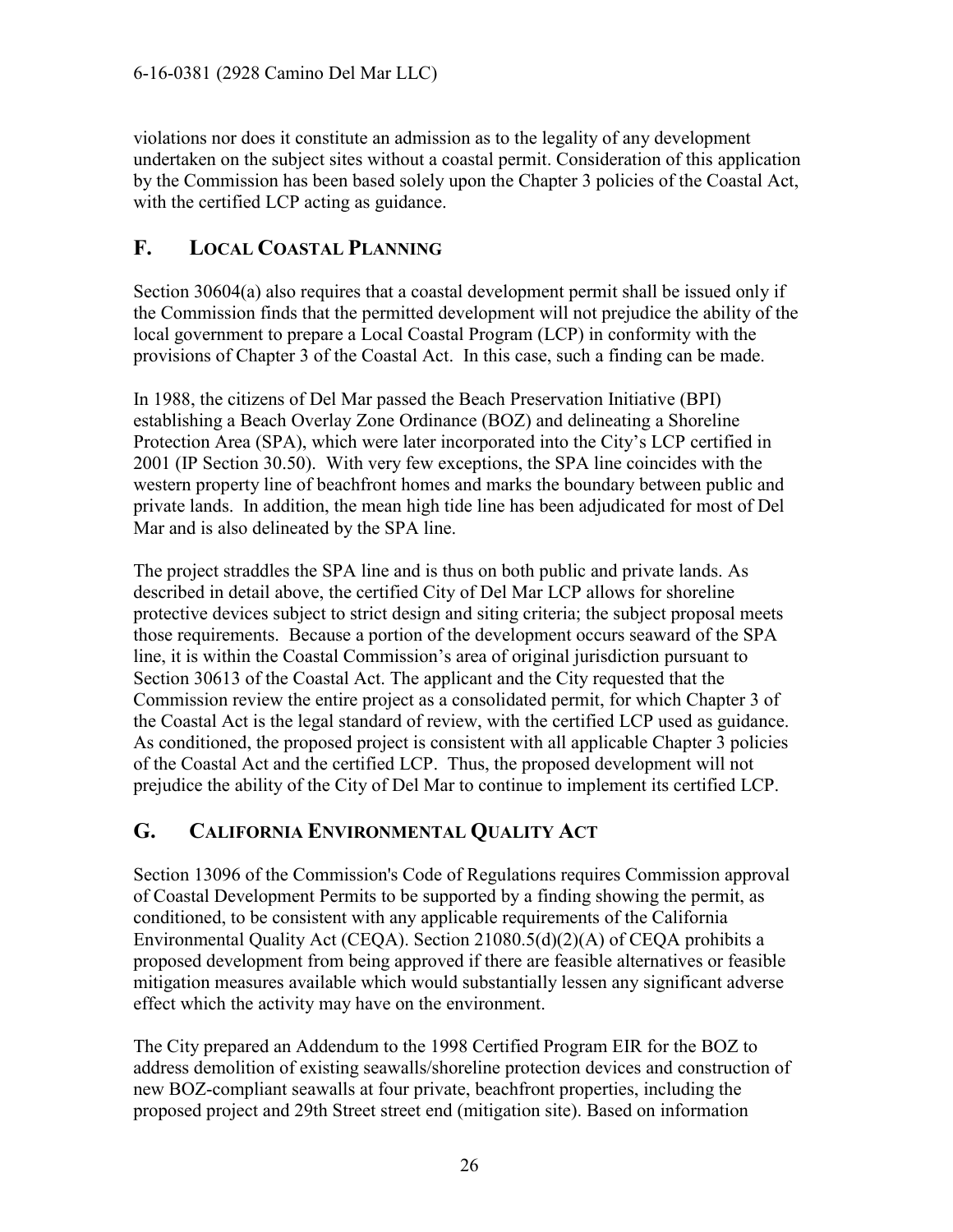contained in the Addendum, it was determined that the proposed project would not result in any new environmental impacts or substantially change the severity of the impacts identified in the Program EIR.

The proposed project has been conditioned in order to be found consistent with the Chapter 3 policies of the Coastal Act. Mitigation measures, such as ongoing monitoring and maintenance, will minimize all adverse environmental impacts. As conditioned, there are no feasible alternatives or feasible mitigation measures available which would substantially lessen any significant adverse impact which the activity may have on the environment. Therefore, the Commission finds that the proposed project is the least environmentally-damaging feasible alternative and can be found consistent with the requirements of the Coastal Act to conform to CEQA.

(G:\San Diego\Reports\2016\6-16-0381 2928 CDM Seawall stf rpt.docx)